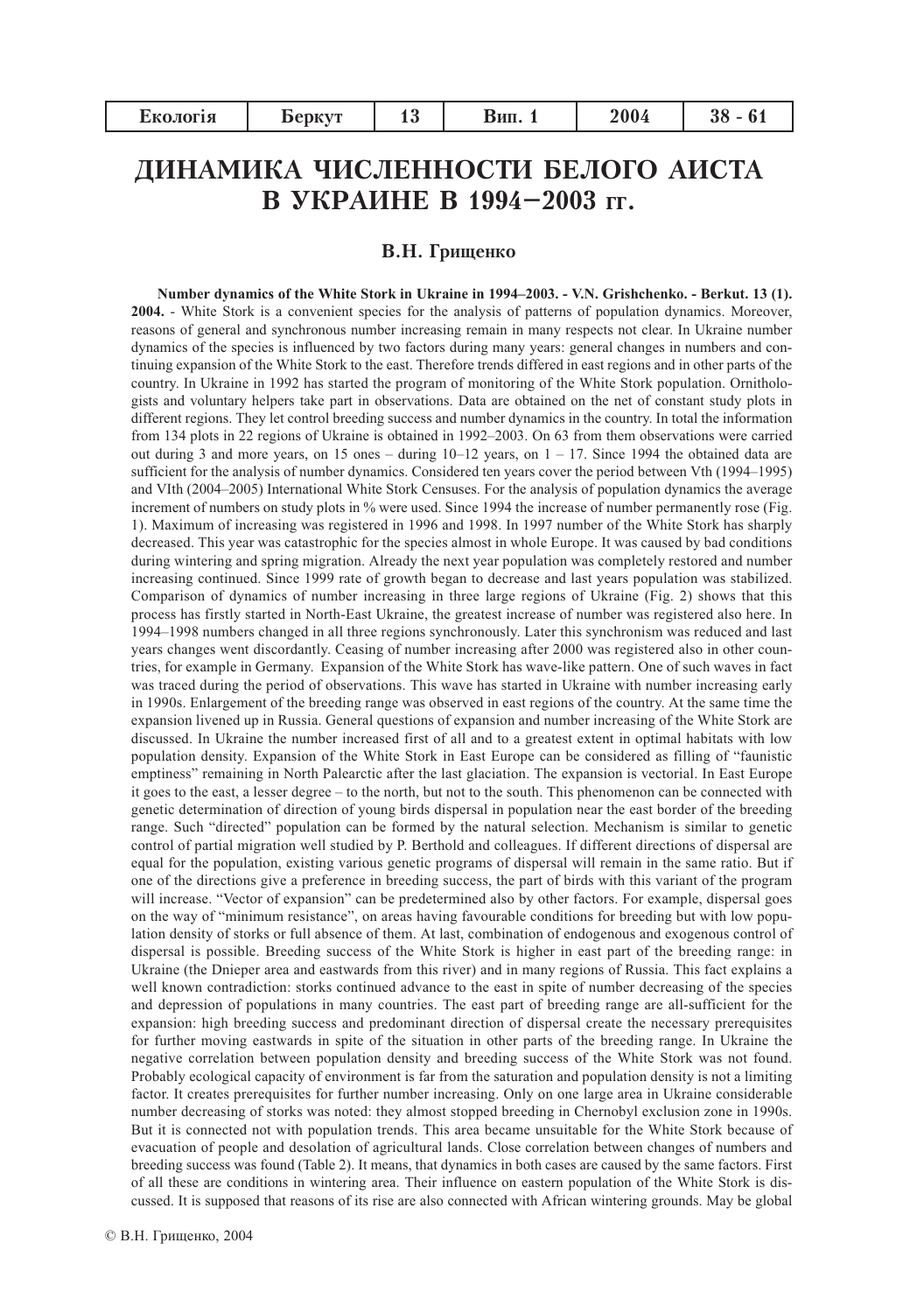climate changes in Africa have caused the improvement of food supply for wintering storks. It promoted increasing the survival rate and breeding success and was an impuls for synchronous changes in numbers on the territory of whole breeding range of the European subspecies. Number of White Stork in Ukraine in 2003 is estimated at least in 25000-30000 breeding pairs. [Russian].

Key words: White Stork, Ciconia ciconia, Ukraine, number dynamics, breeding range, expansion, dispersal. Address: V.N. Grishchenko, Kaniv Nature Reserve, 19000 Kaniv, Ukraine; e-mail: vgrishchenko@mail.ru.

## 1. Введение

Белый аист (Ciconia ciconia) - широко распространенный и общеизвестный в Украине вид. Современная восточная граница его устойчивого ареала проходит через Луганскую, Донецкую, Запорожскую области, Северо-Восточный Крым. Это сравнительно неплохо изученный вид, тем не менее, именно он задает немало загадок. С другой стороны, возможность быстрого сбора массового материала делает белого аиста удобным модельным видом для изучения закономерностей динамики популяший.

Одна из загадок белого аиста - начавшийся в конце 1980-х - начале 1990-х гг. практически по всему ареалу быстрый рост численности. Тенденция ее динамики изменилась буквально на глазах. Продолжавшееся долгие годы падение численности на большей части ареала сменилось повсеместным ростом. Причем численность стала расти даже в тех высоко индустриализованных странах Западной Европы, где она сокращалась столь стремительно, что белый аист оказался на грани исчезновения (см. Schulz, 1994, 1999а, 1999b; Грищенко,  $2000a$ ).

Сопоставление версий объяснения причин роста численности белого аиста в различных странах, в каждом отдельном случае звучащих просто и вполне убедительно, создает впечатление, что все эти "простые объяснения" на самом деле ничего не объясняют, и мы лишь делаем вид, будто понимаем, что происходит. На протяжении 5-10 лет начался синхронный рост численности (в некоторых странах весьма быстрый) на огромной территории от Пиренейского полуострова до Средней Азии, у двух разных подвидов, географические популяции которых имеют различные пути пролета и места зимовки. По всей видимости, мы имеем с действием глобальных популяционных механизмов, которые остаются еще мало изученными (Грищенко, 1996а). Цель данной работы и состоит в том, чтобы хоть немного приблизиться к их пониманию.

Пока все более или менее ясно лишь с западной популяцией европейского подвида С. с. сісопіа (аисты, мигрирующие через Гибралтар и зимующие в Западной Африке). Быстрый рост ее численности связан с улучшением условий зимовки благодаря прекращению длительного периода засухи в зоне Сахеля и кормовой базы в местах гнездования (Schulz, 1994, 1999а). С восточной популяцией (аисты, мигрирующие через Ближний Восток\* и зимующие в Южной и Восточной Африке) все сложнее. Ее рост не так легко связать с улучшением кормовой базы на местах зимовки. У восточной популяции они занимают огромную территорию в разных климатических зонах, и птицы могут широко кочевать в поисках благоприятных условий (Schulz, 1988, 1999а). Нельзя назвать однозначно благоприятным для аистов и экономический спад в странах Восточной Европы, как это предполагается (Schulz, 1999a). Во-первых, условия в разных странах и регионах очень различны, во-вторых, действие этого фактора нелинейно. Например, чрезмерный выпас на лугах значительно ухудшает кормовую базу, но полностью заброшенные луга зарастают бурьяном и кустарником, что для аистов еще хуже. Оптимальным для

<sup>\*</sup> Классическое определение восточной популяции как мигрирующей через Босфор устарелочасть аистов летит вдоль восточного побережья Черного моря.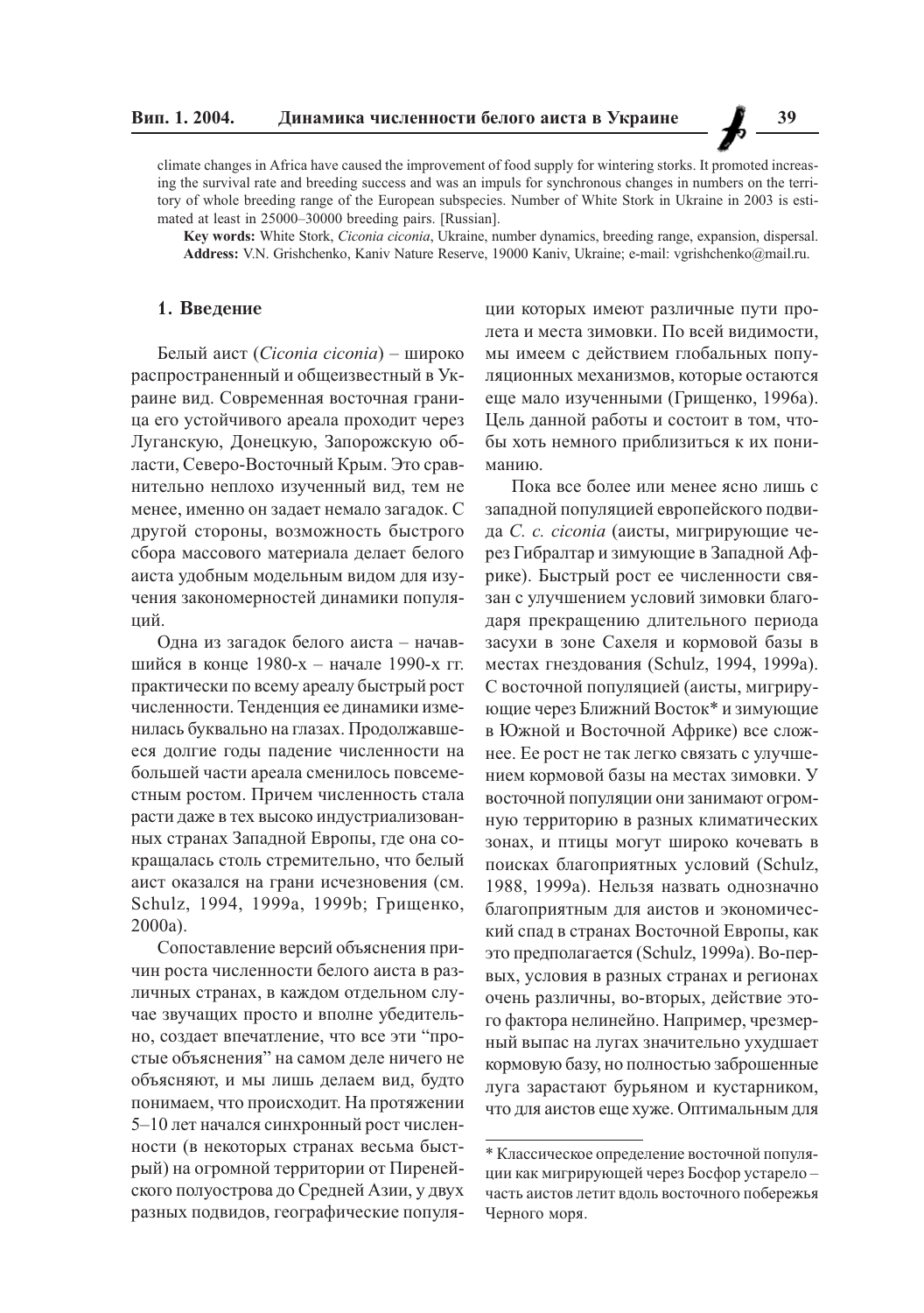них является умеренное использование сельхозугодий и поддержание динамики растительности на лугах через сенокошение или выпас.

Требует объяснения и синхронность роста численности в западной и восточной -<br>популяциях. Синхронность изменений численности на удаленных друг от друга территориях Х. Вероманн (1990а) вообще счи-.<br>Тал характерной для белого аиста, поскольку успешность размножения в большей степени зависит от условий зимовки, чем от ситуации в местах гнездования, однако речь у него шла об одной лишь восточной популяции.

Впрочем, следует иметь в виду, что в различных регионах Европы, населяемых -<br>птицами восточной популяции, рост численности отмечался и раньше. Например, в Польше при снижении общей численности в ряде воеводств она оставалась стабильной или лаже возрастала (Profus et al., 1989: Jakubiec. Profus. 1990). Рост численности популяции в целом начался после того, как эта тенденция стала преобладающей.

На примере белого аиста хорошо видна важность знания закономерностей динамики популяций. Наша неспособность прогнозировать изменения их численности приводит, в частности, к неправильному выбору приоритетов в охране природы и нерациональной трате сил и средств. В целом ряде стран Западной Европы на протяжении нескольких десятилетий колоссальные суммы были затрачены на проекты по искусственному разведению и выпуску белых аистов в природу (нем.  $-$  Auswilderung). Однако только в Швейцарии такая работа увенчалась полным успехом. Исчезнувшая .<br>к 1949 г. популяция была восстановлена искусственным путем благодаря многолетним усилиям М. Блёша и его коллег (Bloesch, 1975, 1980, 1989; Geroudet, 1978; Boettcher-Streim, 1986; см. также Гришенко, 1996б). После этого подобные работы начались во Франции (Gangloff, Gangloff, 1986; Schierer, 1986; Gangloff et al., 1989), Германии (Epple, Hölzinger, 1986; Müller, Schneble, 1986; Her-

zig, 1989), Голландии (Jonkers, 1989; Vos. 1989: Koopman, 1995: van der Have et al., 1999), Швеции (Jernelöv, Kossmann, 1984; Kirchberg, 1996; Cavallin, 1999), Бельгии (Kesteloot, 1989), Италии (Ballasina, 1999; Bert, 1999). Однако в этих странах реинтродукция уже не оказала существенного влилния на природную популяцию (за исключением разве что Эльзаса (Франция) и Голландии), поскольку вскоре начался естественный рост ее численности. "Проектные" аисты растворились среди "диких" (в немецких публикациях в данных по численности принято разделять Projektstörche и Wildstörche). Например, во Франции с 1984 г. по 1995 г. численность белого аиста выросла на 830%, отмечено расселение птиц  $H_3$  других стран (Duquet, 1999). В Германии с 1992 по 1993 гг. численность увеличилась почти на 700 пар. Попытки вырастить такое количество птиц в питомниках потребовали бы миллионных затрат и многолетней упорной работы (Schulz, 1994). Расселение пошло естественным путем без каких-либо "инвестиций" в этот процесс. В Швейцарии в начале 1990-х гг. в связи с естественным ростом численности было решено прекратить работы по реинтродук--<br>ции и закрыть имевшиеся станции по разведению аистов (Enggist, 1999).

Природа поддержала скептиков, выражавших сомнения в природоохранной эффективности этих работ и указывавших на несомненную опасность их для природных популяций - изменения в генетике, поведении, зависимость от людей и т. п. (Löhmer, Schulz, 1989; Schulz, 1989; Löhmer, 1993). K тому же оказалось, что выращенные в неволе и выпущенные в природу аисты могут препятствовать гнездованию "диких" птиц, -<br>Тем самым не поддерживая природную популяцию, а усложняя ее восстановление (Schulz, 1994). Нельзя, конечно, сбрасывать со счетов, что в ходе реализации подобных проектов была отработана методика и на--<br>коплен немалый опыт разведения и реинтродукции находящихся под угрозой птиц, но все же можно было бы больше средств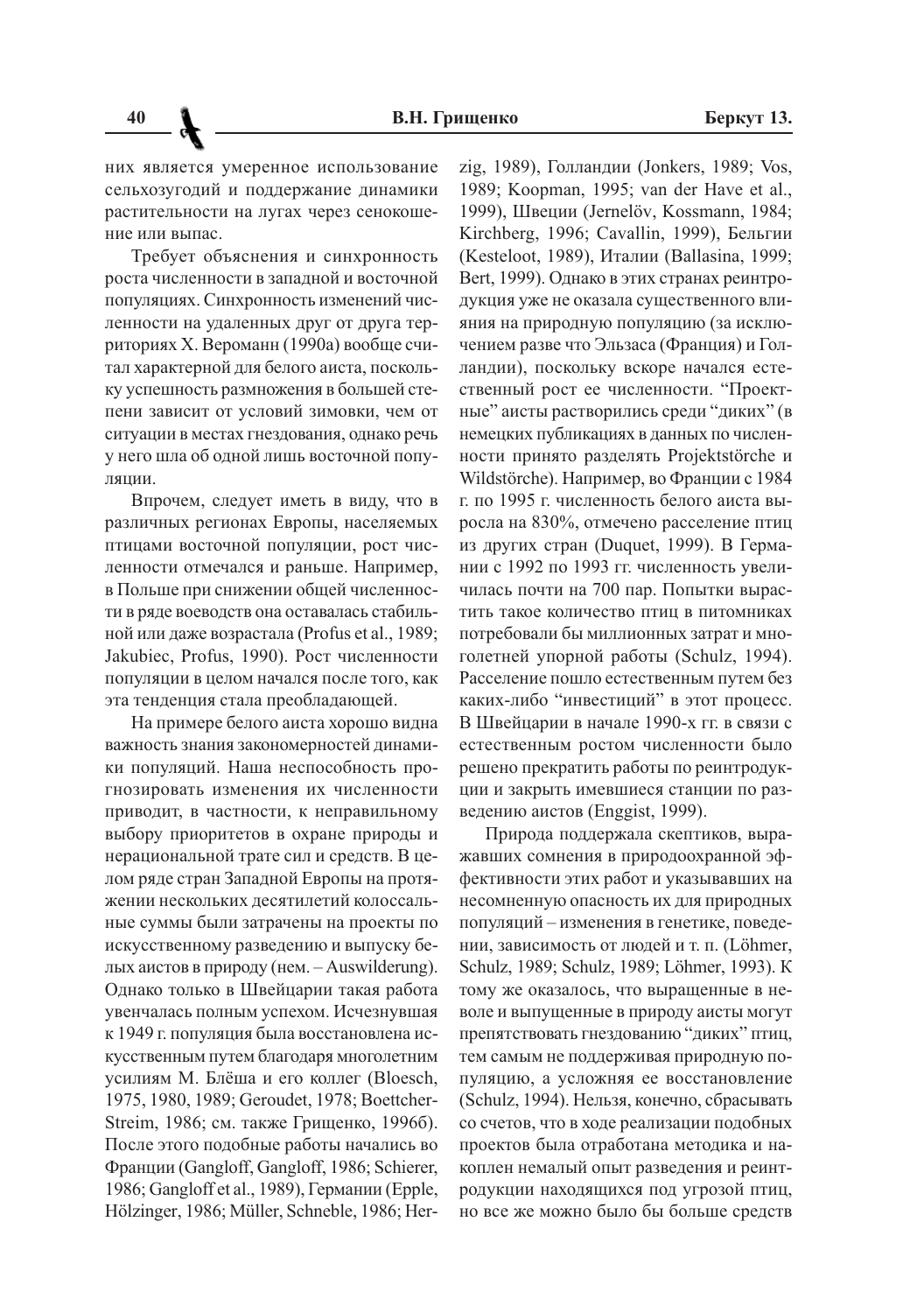использовать на сохранение и восстановление биотопов, защиту аистов и других птиц от гибели на ЛЭП, постройку искусственных гнездовий и защиту гнезд и т. п.

В советской части Украины первый широкомасштабный учет численности белого аиста был проведен в 1931 г. (Кришталь, 1931), результаты которого были опубликованы, к сожалению, лишь спустя 60 лет (Серебряков, Габер, 1990; Серебряков и др., 1990). І Международный учет аистов в 1934 г. проводился только в западных областях, не входивших в то время в состав СССР (Wodzicki, 1935; Hrabar, 1939–1942). Последующие международные учеты проводились в 1958, 1974, 1984 гг. Из них полноценные данные, пригодные для сравнения, были собраны лишь в 1974 г. (см. Смогоржевський, 1979). Результаты учетов по Украине в 1984 г. (Лебедева, 1986\*) и особенно в 1958 г. (Лебедева, 1960) оказались сильно заниженными. В 1987-1988 гг. учет численности был проведен в ходе акции "Год белого аиста" (Серебряков и др., 1989, 1990; Грищенко и др., 1992). В дальнейшем для анализа динамики численности нами использовались данные учетов в 1974 г. и 1987-1988 гг., как наиболее полных.

#### 2. Материал и методика

Материал был собран в ходе работ по программе мониторинга популяции белого и черного аистов в Украине (Грищенко, 1994, 1999; Grishchenko, 1999b).

Для прослеживания динамики численности белого аиста идеальным было бы проведение ежегодных полных учетов. Такие учеты проводятся в ряде стран Европы, например, в Германии, Чехии, Словакии. Этот метод дает наиболее полную и надежную информацию, но в условиях Украины использовать его нереально. Мы пошли другим путем - регулярный сбор данных о численности и успешности размно-

жения на сети пробных участков. За основу была взята организация работы по программе мониторинга хищных птиц и сов в Европе, которую проводит университет им. Мартина Лютера в г. Галле (Германия) (Mammen, Stubbe, 1996; Stubbe, 1996 и др.).

Такой постоянный мониторинг дает более надежную характеристику состояния популяции, чем периодические, пусть даже широкомасштабные и полные, учеты. Они могут искажать картину, если приходятся на голы со значительными колебаниями численности, не имеющими связи с долговременными тенденциями (Вероманн, 1990б). Так, если бы международная перепись белого аиста проходила в 1997 г., а не в 1994-1995 гг., результаты ее были бы несколько иными.

Сбор данных по программе мониторинга популяции белого аиста в Украине начался в 1992 г. Проводятся наблюдения как лично автором, так и добровольными участниками. Всего в наблюдениях принимали участие более 100 человек - научные работники, орнитологи-любители, учителя, студенты, школьники, работники сельского хозяйства и даже один священник. Площадь участков составляет в большинстве случаев от нескольких десятков до нескольких сотен квадратных километров. Суммарная их площадь более 57,5 тыс. км<sup>2</sup>. Под наблюдением находилось от 3-5 (обычно в степной зоне, где плотность гнездования белого аиста низкая) до нескольких десятков гнезд. В нескольких случаях учеты проводились на территории целых районов. Динамика численности определялась на постоянных участках с неизменной площадью, при увеличении площади участка сравнение проводилось для прежней территории.

Всего за период 1992-2003 гг. получены данные со 134 пробных участков в 126 районах 22 областей Украины. Есть как многолетние наблюдения, так и сведения за единичные годы. По 63 участкам имеются данные не менее чем за 3 года, по  $15 - 3a$  $10-12$  лет, по  $1-$ за 17.

<sup>\*</sup>К тому же в работе М.И. Лебедевой (1986) числа в таблице оказались не на своих местах.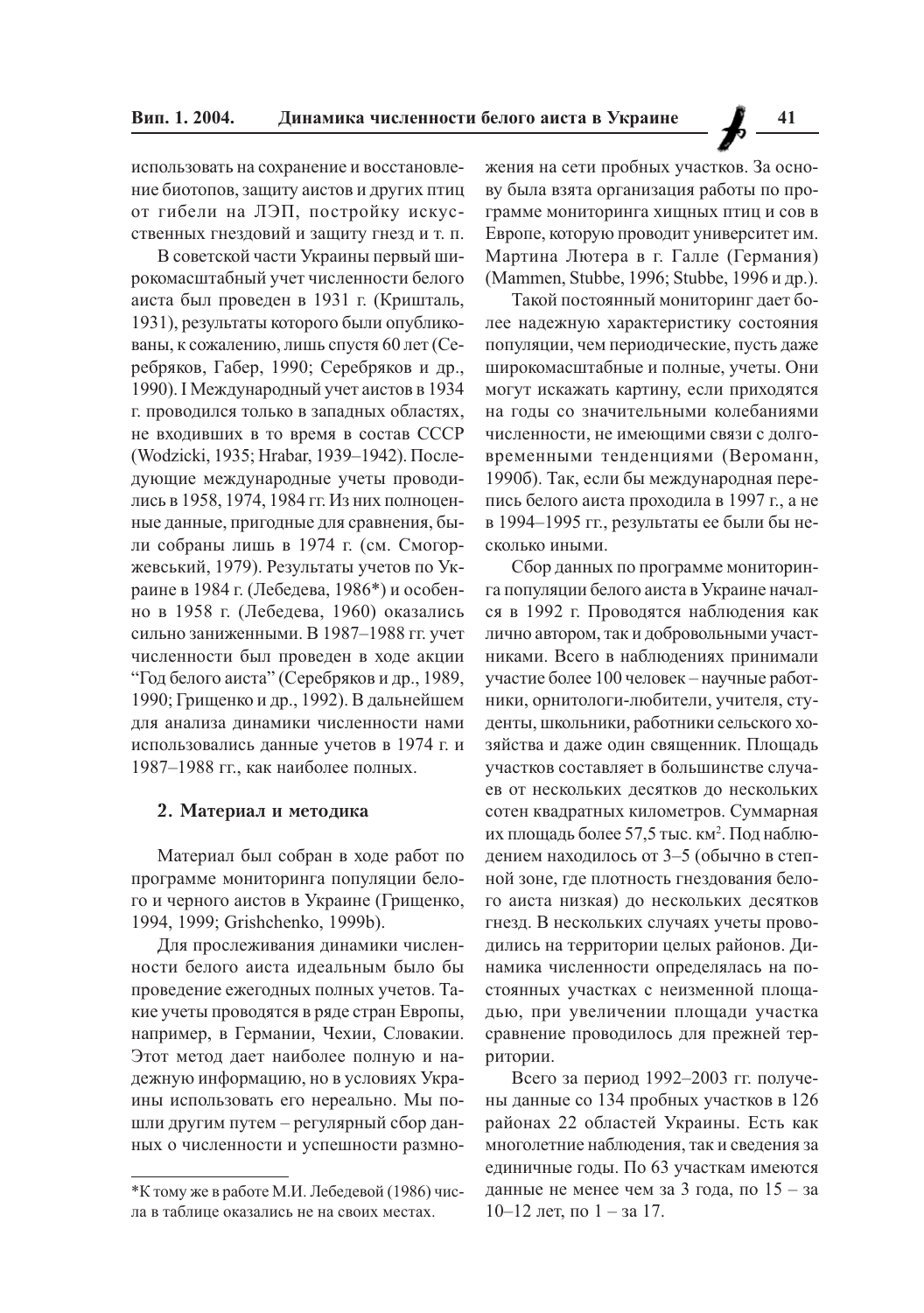Таблица 1

Средний прирост численности белого аиста в Украине по годам Average increase of White Stork number in Ukraine by years

| Год  | $\mathbf n$ | $M \pm se$      | Lim            |
|------|-------------|-----------------|----------------|
| 1994 | 21          | $1,0 \pm 2,1$   | $-20,0-28,6$   |
| 1995 | 22          | $6,7 \pm 4,1$   | $-25,0 - 66,7$ |
| 1996 | 26          | $13,7 \pm 2,9$  | $-9,1-42,9$    |
| 1997 | 28          | $-11,1 \pm 2,4$ | $-33,3 - 12,5$ |
| 1998 | 33          | $16,3 \pm 3,6$  | $-33,3 - 66,7$ |
| 1999 | 39          | $5,0 \pm 2,8$   | $-25,0 - 66,7$ |
| 2000 | 38          | $6,5 \pm 2,9$   | $-18,2-66,7$   |
| 2001 | 38          | $1,4 \pm 2,6$   | $-27,3 - 57,1$ |
| 2002 | 40          | $0,1 \pm 2,5$   | $-27,3 - 50,0$ |
| 2003 | 38          | $0,7 \pm 1,8$   | $-28,6-33,3$   |
|      |             |                 |                |

Пока получено слишком мало данных по ряду областей - Тернопольской, Ивано-Франковской, Одесской, Николаевской, Донецкой, совсем отсутствует информация для Запорожской, Луганской областей и АР Крым. Из регионов хуже всего представлены юг и восток Украины. Это связано со сложностью сбора репрезентативных данных - из-за низкой плотности гнездования здесь белого аиста мониторинговые участки должны быть очень большими. Однако численность вида в этих регионах низка, и основные популяционные тенденции зависят от ситуации на других территориях.

Собираемые в ходе работ по программе мониторинга сведения охватывают основные места гнездования белого аиста и в совокупности дают достаточно репрезентативную картину как для Украины в целом, так и для нескольких крупных регионов. Созданная сеть пробных участков дает возможность держать под контролем украинскую популяцию белого аиста.

Следует отметить, что закономерности динамики численности носят статистический характер, и анализировать их можно лишь на достаточно обширном материале. Тенденции могут кардинально различаться даже в соседних населенных пунктах. Например, пробный участок Мутин (Сумская область), на котором я провожу мониторинговые наблюдения с 1992 г., включает 3 села. В Мутине и Новомутине шел практически непрерывный рост численности. За годы наблюдений она выросла примерно в три раза. При этом в третьем селе - Прилужье, расположенном в тех же условиях в долине р. Сейм, оставалось стабильно 2 гнезда, лишь менялось их расположение. Только в 1996 г. молодые птицы построили там третье гнездо, размножение было неуспешным, в дальнейшем это гнездо не занималось. С другой стороны, в с. Монастырец (Львовская область) непрерывный рост численности аистов отмечается с 1989 г. (данные Е.С. Бадецкой, рис. 3ж), хотя на западе Украины преобладающей эта тенденция стала лишь через несколько лет. Во все годы наблюдений отмечались как положительные, так и отрицательные значения прироста (табл. 1).

Достаточный для анализа динамики численности материал мы имеем с 1994 г., таким образом собранные данные охватывают период в 10 лет. Помимо всего прочего этот временной отрезок интересен тем, что он покрывает промежуток между V (1994-1995 гг.) и VI (2004-2005 гг.) Международными учетами белого аиста.

#### 3. Результаты

## 3.1. Динамика численности по Украине в целом

Для анализа динамики популяции мы использовали прирост численности (выражаясь математическим языком, это первая производная от численности).

Как видно из графика (рис. 1), прирост численности изменялся на протяжении 10 лет весьма значительно. Статистические параметры выборки приводятся в таблице 1. С 1994 г. прирост численности быстро увеличивался, достигнув максимума в 1996 и 1998 гг. "Провал" в 1997 г. объясняется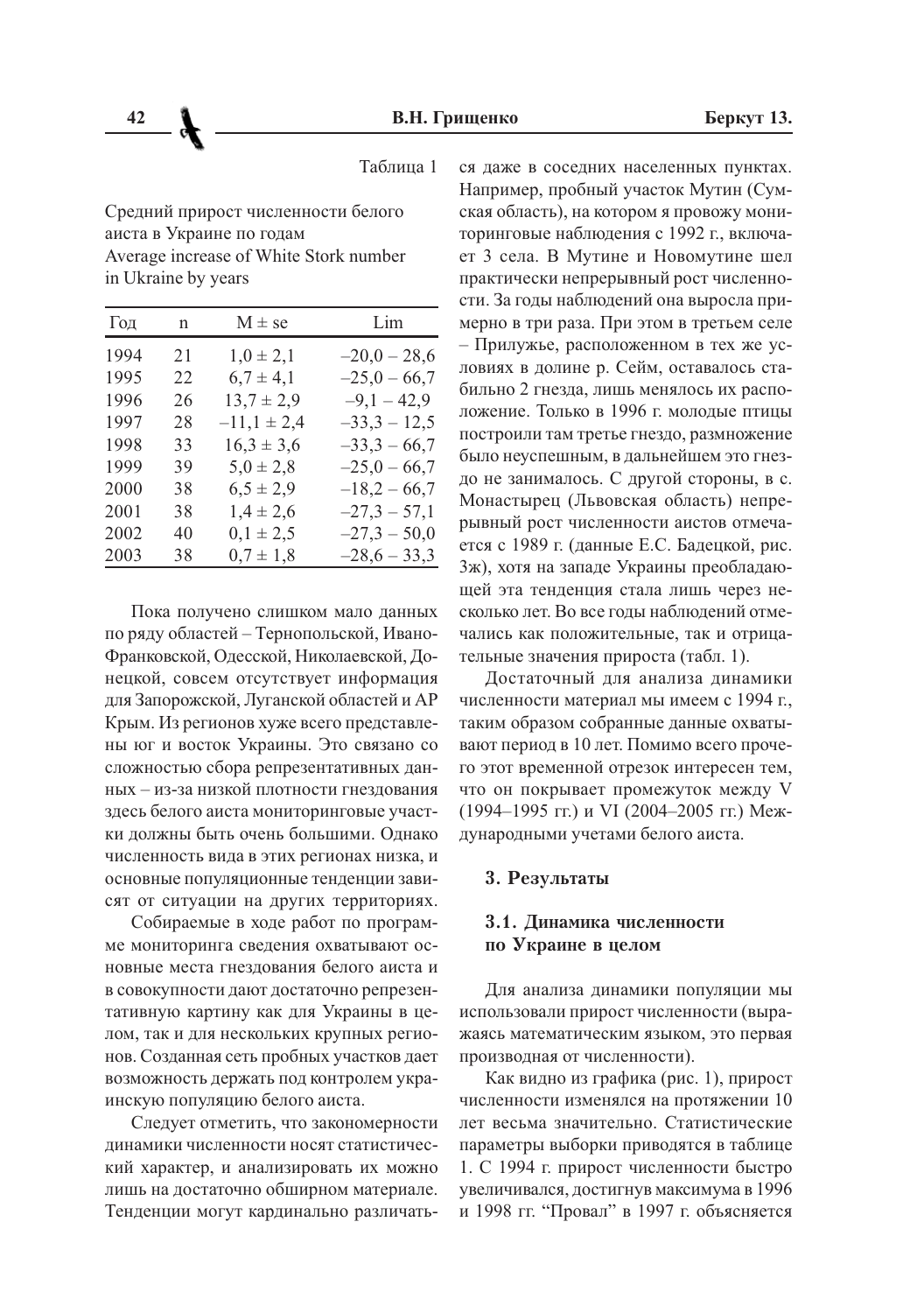

Рис. 1. Динамика среднего прироста численности белого аиста в Украине. Fig. 1. Dynamics of average increase of White Stork number in Ukraine.

тем, что этот год был катастрофическим для белого аиста по всей Европе. Это связано с неблагоприятными условиями на местах зимовки в Африке и на путях пролета на Ближнем Востоке. Наблюдатели за весенней миграцией птиц в Израиле отмечали необычно низкую численность белых аистов (U. Peterson, личн. сообщ.). То есть часть их вообще осталась на местах зимовки. К тому же миграцию аистов очень задержали затяжные холода и дожди на территории Малой Азии и Ближнего Востока. В результате всего этого - снижение численности и крайне низкая успешность размножения белого аиста практически по всей Европе (Грищенко, 1998а). Значительная задержка аистов в Израиле, Сирии и Турции подтверждается спутниковой телеметрией (Kaatz, 1999). В Украине успешность размножения в 1997 г. была самой низкой за все годы мониторинга (рис. 4). Численность белого аиста на пробных площадках



Рис. 2. Динамика среднего прироста численности белого аиста в отдельных регионах: 1 – Северо-Восточная Украина, 2 – Среднее Приднепровье, 3 – Западная Украина. Fig. 2. Dynamics of average increase of White Stork number in some regions: 1 – North-East Ukraine, 2 – Middle Dnieper area, 3 – West Ukraine.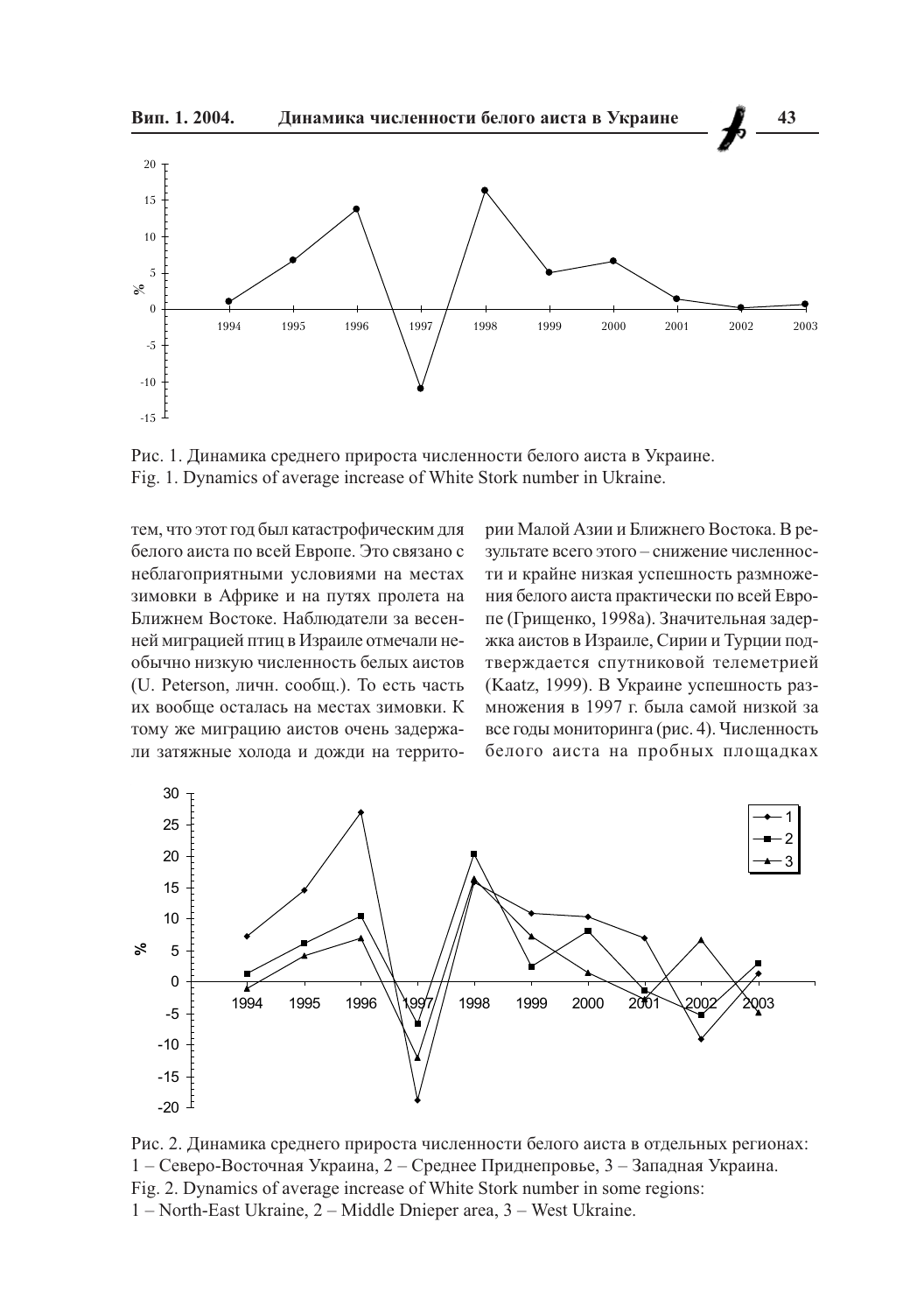уменьшилась в среднем на 11 %. Однако уже в следующем 1998 г. она не только полностью восстановилась, но и последовал дальнейший ее прирост. Это подтверждает катастрофический характер снижения численности в 1997 г. С 1999 г. темпы роста численности белого аиста в Украине начали уменьшаться, а в последние годы наметилась тенденция к стабилизации популяции. В 2002 и 2003 гг. средний прирост был почти равен нулю.

## 3.2. Динамика численности в различных регионах

Большой интерес представляет сравнительный анализ изменений численности по отдельным регионам. Собранная нами информация позволяет провести такой анализ для трех больших регионов - Западная Украина (8 западных областей), Среднее Приднепровье (приднепровские части Киевской, Черкасской, Полтавской, Кировоградской и Днепропетровской областей), Северо-Восточная Украина (Черниговская, Сумская области и большая часть Полтавской области).

Во всех трех регионах также отмечалось постепенное увеличение прироста с максимумом в 1996 и 1998 гг. и "провалом" в 1997 г. (рис. 2). После этого скорость повышения численности начала уменьшаться.

Сравнение динамики прироста по трем регионам позволяет сделать ряд интерес-НЫХ ВЫВОДОВ.

1. Рост численности раньше всего начался на северо-востоке, позже всего - на запале.

2. Наибольший рост отмечен на северовостоке, наименьший - на западе. В Северо-Восточной Украине было всего 2 года с отрицательным приростом, в Среднем Приднепровье - 3, в Западной Украине - 4.

3. Амплитуда колебаний прироста в Северо-Восточной Украине больше, чем в Западной и Приднепровье.

4. В 1994-1998 гг. изменения численности во всех трех регионах происходили синхронно, в 1999 г. степень этой синхронности уменьшилась, а в последние годы колебания пошли вразнобой.

# 3.3. Динамика численности на отдельных пробных площадках

Характер динамики численности на отдельных участках существенно различается. Можно вылелить несколько основных типов линамики:

1) стабильность с флуктуациями численности (рис. За, средний прирост  $1,4 \pm 5,7\%$ , коэффициент линейной регрессии 0,02);

2) стабильность с некоторым снижением численности (рис. 3б, средний прирост  $-1,7 \pm 2,7$  %, коэффициент линейной регрессии -0,29);

3) стабильность с некоторым повышением численности (рис. 3в, средний прирост  $3.3 \pm 5.7$  %, коэффициент линейной регрессии 0,38);

4) быстрое повышение численности с продолжительными периодами прямолинейного роста (рис. 3г, средний прирост  $11,5 \pm 4,0\%$ , увеличение численности за 12 лет в 3,1 раза, коэффициент линейной регрессии 1,80);

5) быстрый рост численности короткими "скачками", чередующимися с периодами стабилизации (рис. 3д, средний прирост  $12.6 \pm 7.7$  %, увеличение численности за 12 лет в 3,0 раза, коэффициент линейной регрессии 0,56);

6) "лесенка" - годы с ростом численности чередуются с годами стабилизации, рост идет "мелкими шажками" (рис. 3е, средний прирост  $8.1 \pm 5.0$  %, увеличение численности за 11 лет в 2,4 раза, коэффициент линейной регрессии 1,06);

7) медленное повышение численности (рис. 3ж, средний прирост за 11 лет 4,4  $\pm$ 3,1 %, за 16 лет – 10,6  $\pm$  2,6, увеличение численности за 12 лет в 1,5 раза, за 17 летв 4,0 раза, коэффициент линейной регрессии за 12 лет 0,72, за 17 - 1,15).

Общей чертой для всех этих типов является то, что более или менее продолжитель-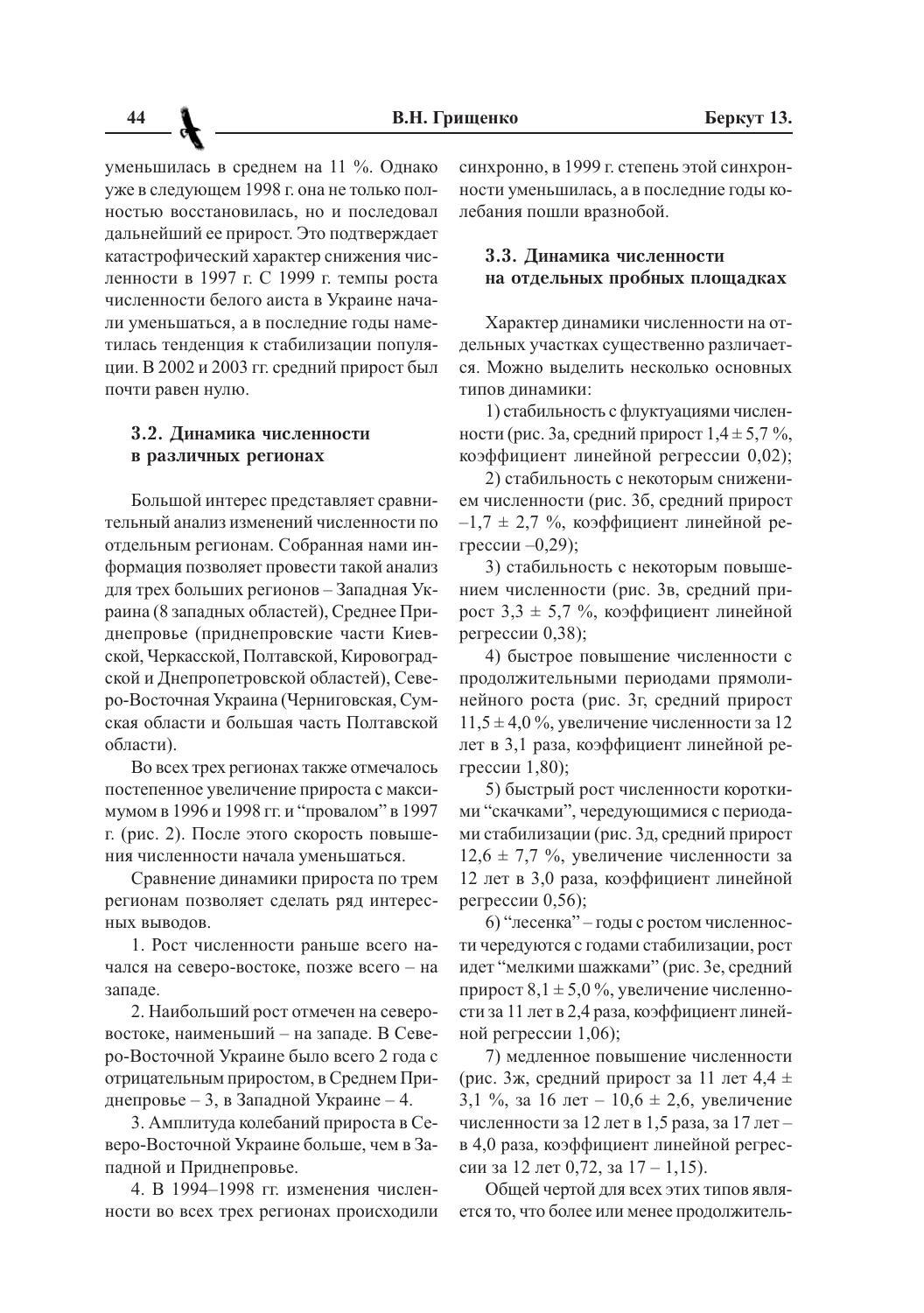

Рис. 3. Характерные типы динамики численности на отдельных пробных участках. Fig. 3. Patterns of number dynamics on separate study plots.

HPa - количество пар, занимающих гнезда (number of pairs occupying nests).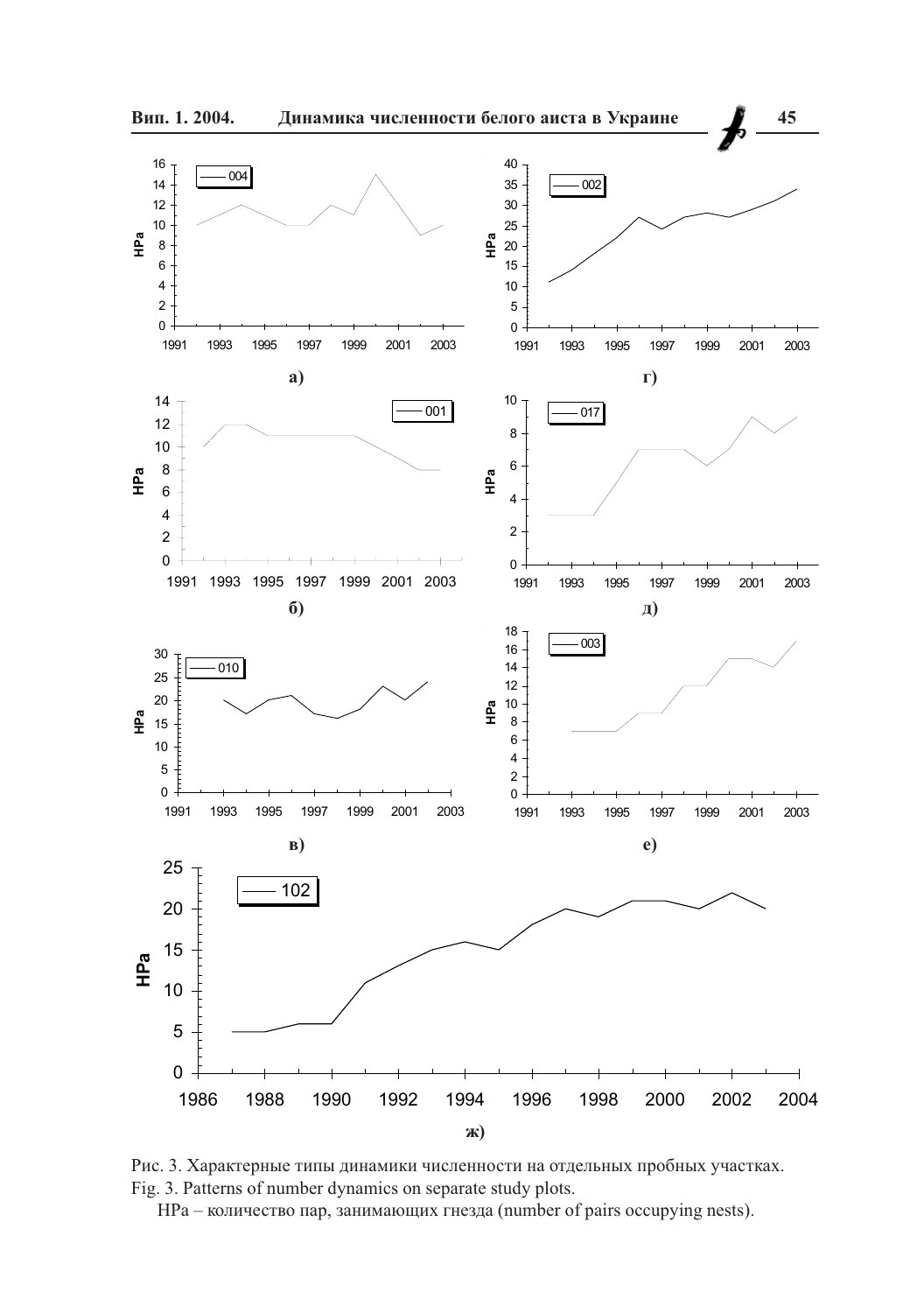

Рис. 4. Успешность размножения белого аиста в Украине в 1992-2003 гг.

Fig. 4. Breeding success of White Stork in Ukraine in  $\overline{1992-2003}$ .

 $JZa$  среднее к-во слетков на размнож, пару — mean number

 $JZm$  среднее к-во слетков на успешную пару mean number %НРо доля неуспешных пар в %

ные периоды изменения численности чередуются с периодами стабилизации. Варианты быстрого роста отличаются картиной динамики и параметрами, но примерно равноценны по конечному результату.

Наиболее интересный вариант - устойчивый прямолинейный рост (рис. 3г). Отмечен он в долине р. Сейм в Сумской области - оптимальном для белого аиста биотопе с низкой плотностью популяции.

### Таблина 2

Корреляция между приростом численности и параметрами успешности размножения белого аиста в Украине Correlation between increasing rate and parameters of breeding suscesss in Ukraine

| Параметр               |              | р                     |
|------------------------|--------------|-----------------------|
| JZa<br>JZ <sub>m</sub> | 0.90<br>0.86 | ${}_{0.001}$<br>0,001 |
| $\%HP_0$               | $-0.73$      | ${}< 0.02$            |

of fledged youngs per breeding pair of fledged youngs per successful pair t of unsuccessful pairs in  $\%$ 

# 3.4. Связь между приростом численности и успешностью размножения

X. Вероманн (1990а), проанализировав закономерности динамики численности аистов в Европе, отмечал, что наибольшие колебания численности совпадают с изменениями в результатах гнездования. В Украине прослеживается тесная связь между величиной ежегодного прироста популяции и параметрами успешности размножения. Это хорошо видно уже при простом сравнении графика изменения прироста (рис. 1) и диаграммы динамики успешности размножения (рис. 4). Корреляция со всеми тремя используемыми параметрами очень тесная (табл. 2).

## 4. Обсуждение

Анализ динамики численности белого аиста в Украине представляет большой интерес и вместе с тем немалую сложность в связи с тем, что влияние на нее оказывают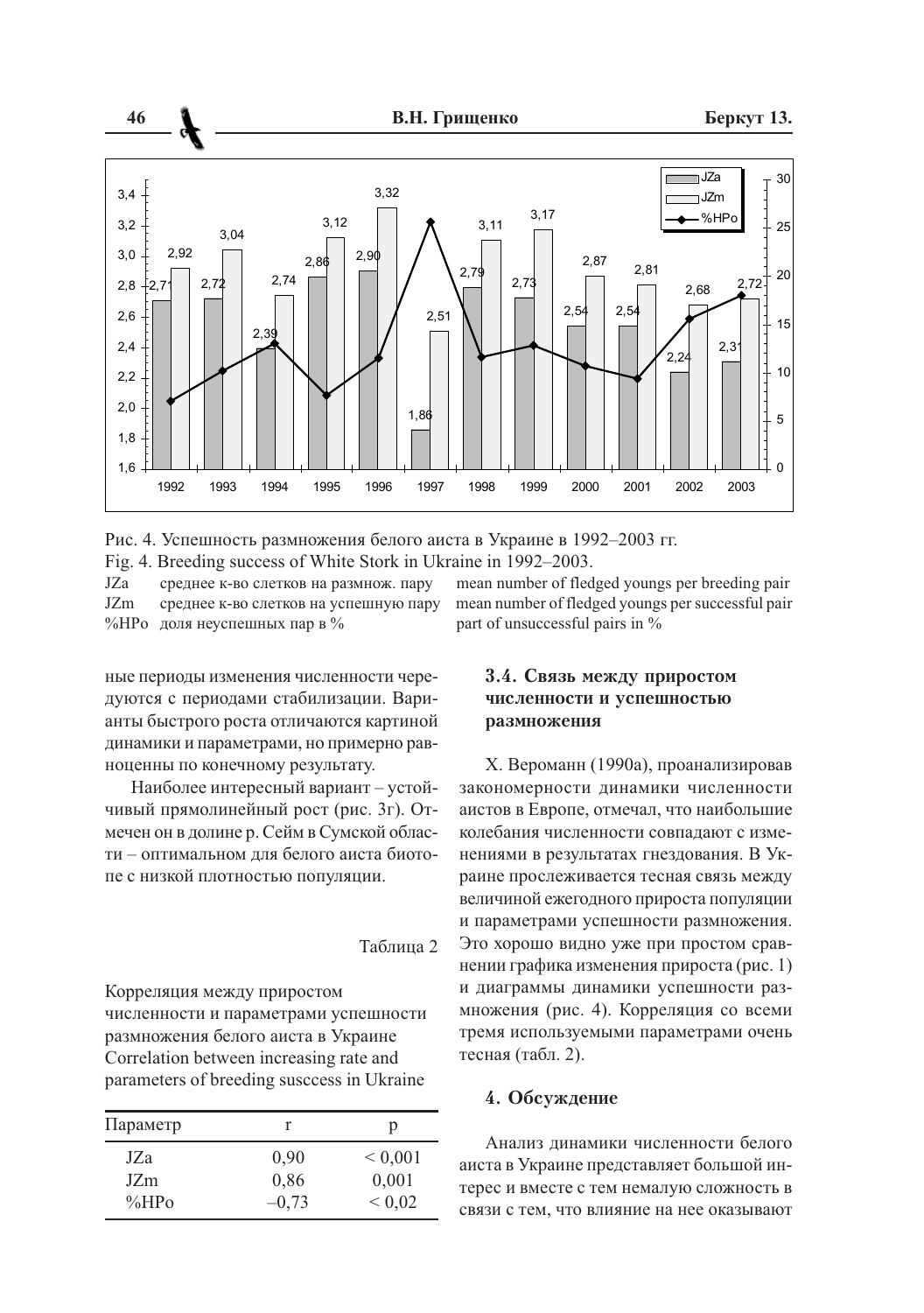два различных фактора: глобальные изменения численности вида и продолжающееся расселение белого аиста на восток. Действие этих факторов на протяжении многих лет было противоположным: расширение ареала продолжалось, несмотря на сокрашение общей численности вила. В связи с этим тенленнии изменения численности в различных регионах оказываются раз-

нонаправленными. Это отмечала еще М.И.

Лебедева (1960). К сожалению, нет надежных количественных данных, позволяющих детально проследить изменения численности белого аиста в Украине, да еще по отдельным регионам. С уверенностью можно сказать лишь одно: в середине и второй половине XX в. произошло значительное ее сокращение в большинстве областей. Об уменьшении количества гнезд некоторые корреспонденты сообщали еще в 1931 г., хотя насколько массовым было это явление в то время, сказать сложно. Снижение численности в некоторых областях отмечено и в 1958 г. (Лебедева, 1960). При этом в восточных областях Украины численность оставалась более-менее стабильной или увеличивалась, что связано с упомянутым расселением. Так, в Донецкой области ни в 1931 г. (Серебряков и др., 1990), ни в 1958 г. (Лебедева, 1960) гнезд белого аиста зарегистрировано не было. С 1961 г. началось расселение его по территории области, в 1976 г. было уже 5 жилых гнезд, в 1982 г. -14 (Прасол, Тараненко, 1986), а к 1988 г. – 34 (Серебряков и др., 1990; Грищенко и др., 1992). Затем численность стабилизировалась. В 1994 г. было учтено также 34 гнезда (данные Л.И. Тараненко). Ареал пульсировал, восточная его граница то продвигалась вперед, то откатывалась назад (Серебряков и др., 1990; Грищенко и др., 1992). Подобная пульсация отмечалась и в других регионах (Зубакин и др., 1983, 1992; Воронин и др., 1990; Белик, 1991; Дылюк, Галченков, 2000). Как отмечает В.П. Белик (2003), изменения ареалов птиц вообще обычно носят пульсирующий характер. Все это еще больше усложняет картину.

Не облегчают анализ изменений численности и поверхностные работы, которые время от времени появляются в научной печати. Белых аистов считают часто, благо лело это сравнительно несложное. Но вот грамотно проанализировать собранные данные получается далеко не у всех. Приведу пару примеров.

Л.П. Кузьменко и Н.М. Телефус (2003) приводят сведения по численности белого аиста в Черниговской области с 1931 г. по 2000 г. При этом авторы просто сопоставляют абсолютные цифры, полученные анкетным путем, совершенно не утруждая себя такими вещами как введение поправок на неполноту учета и несопоставимость данных. Выводы получаются сенсационные. Оказывается, с середины 1930-х гг. до 1970-х гг. в области отмечался рост численности белого аиста, а на протяжении последующих 20 лет она была более или менее стабильной. В 1987 г. и 1990 г. обнаружилось снижение численности, сменившееся затем ее ростом. Между тем простой расчет среднего числа заселенных гнезд на населенный пункт показывает, что с 1931 г. по 1987-1988 гг. численность белого аиста в Черниговской области снизилась на четверть, а в целом по Украине - примерно вдвое (Серебряков и др., 1990; Grischtschenko, 1996; Grishchenko, 1999а). При всей приблизительности этого показателя, он хорошо отражает тенденцию. Ну не было в 1931 г. в Украине так много любителей природы, чтобы пересчитать всех аистов. К тому же часть анкет (обнаруженных в архиве Института зоологии в Киеве) могла просто не сохраниться. Неужели это так сложно понять? По данным И.В. Марисовой и В.А. Сердюка (1990), число гнезд белого аиста уменьшилось с 2409 в 1971 г. до 1809 в 1984-1985 гг. - на 24,9 %. Приводимые самими авторами в таблице цифры также показывают прогрессирующее снижение численности с 1977 по 1985 гг. на 20,9 %. Это "более или менее стабильная" численность?

В.Т. Афанасьев и В.П. Белик (2000) сравнивают данные, собранные в северных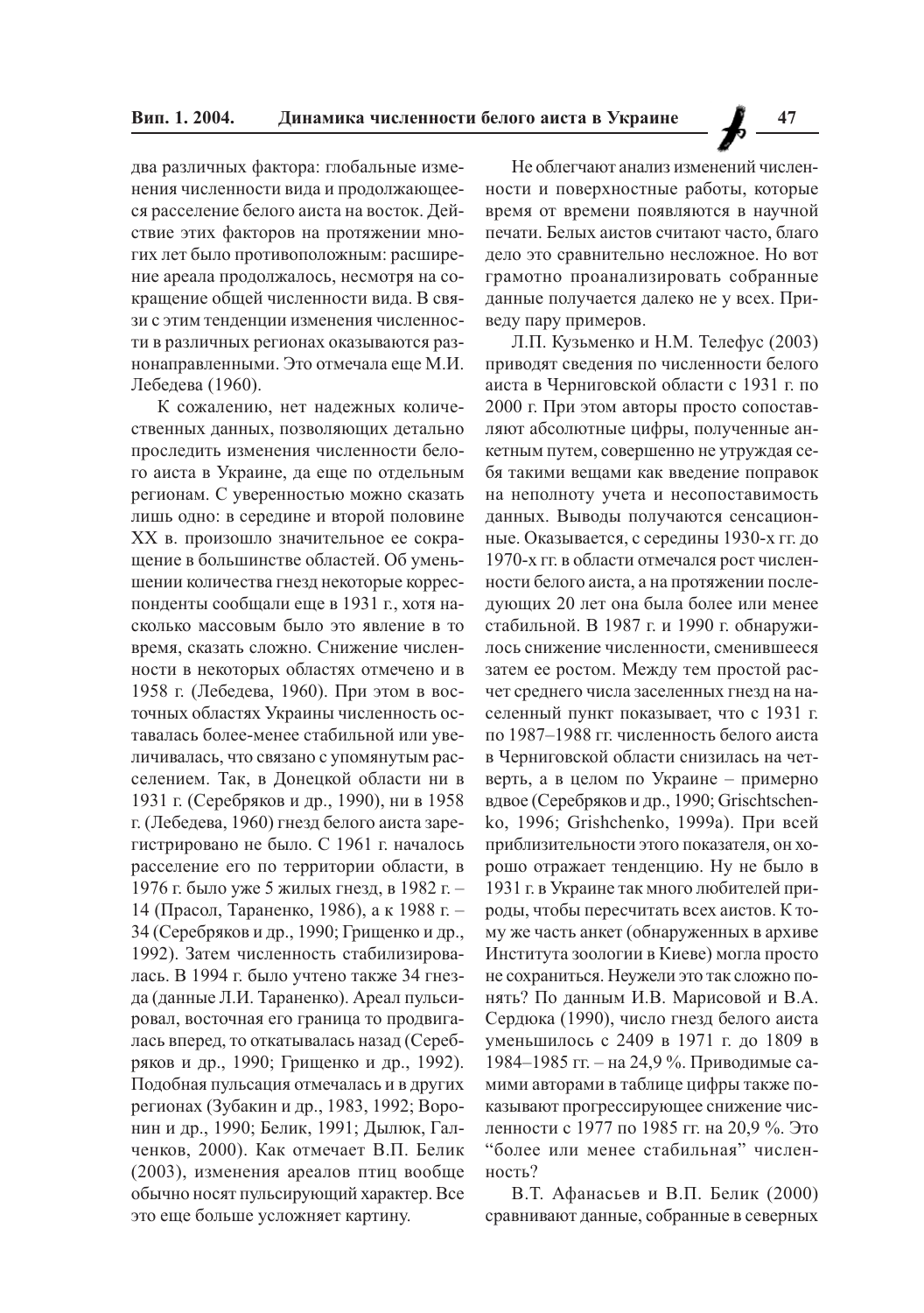районах Сумской области, с материалами по Украине и выражают сомнение в обоснованности расчетов популяционных трендов, основанных на результатах анкетных учетов (которые они почему-то называют "анонимным анкетированием" - заполненная анкета отнюдь не анонимна, это не социологический опррос), поскольку анкетирование дает заниженные оценки численности. Странно, что приходится напоминать уважаемым коллегам о некоторых очевидных вещах. Для оценки тренда вовсе не обязательно иметь сведения о численности стопроцентной точности, достаточно, чтобы данные используемых учетов были сравнимыми. Для этого применяются не только результаты учетов, но и экспертные оценки численности (см., например, Белик и др., 2003). Наши данные говорят как раз о том, что в 1974-1987 гг. в Сумской области снижения численности белого аиста не было (Серебряков и др., 1990; Грищенко и др., 1992; Grischtschenko, 1996), что вполне соответствует выводам В.Т. Афанасьева и В.П. Белика для Сумского Полесья. Так о чем спор? Противопоставлять же данные, собранные в нескольких районах одной области, к тому же приграничной, данным по стране в целом по меньшей мере несерьезно. Кроме того, выводы о происходившем снижении численности белого аиста в Украине базируются не только на собственных данных и не только на анкетных учетах.

Снижение численности белого аиста в 1960-1980-х гг. отмечалось в различных регионах (Габер, 1989; Евтушевский, 1989; Марисова, Сердюк, 1990; Матейчик, 1990; Богачик, Габер, 1991; Башта, 1992; Георгиевский, 1992; Головатый, 1992; Гринчишин, 1992 и др.). При этом были отдельные населенные пункты, где количество гнезд оставалось стабильным или даже несколько возрастало (Шкаран, 1990; Башта, 1992).

Интересно сопоставить данные учетов в 1930-е и 1980-е гг. Для примера несколько сел с территории нынешней Киевской области (подробнее об этом см. Грищенко, 1996б). Рогозов: в 1931 г. – 12 гнезд, в 1987

г. – 1, Дударков: 17 и 1, Старое: 23 и 3, Пирново: 31 и 5, Феневичи: 14 и 3. По данным К. Водзицкого (Wodzicki, 1935) и П. Профуса (Profus, 1992), на территории нынешней Львовской области в 1934 г. зарегистрировано 5 сел, в которых было от 50 до 80 гнезд. Покажите хоть одно такое сейчас, даже после всплеска численности. В 10 селах было от 41 ло 50 гнезл. А в 1987-1988 гг. во Львовской области только в 2 селах было обнаружено более 20 гнезд. Может чего-то и не лосчитались, но не в таких же масштабах. По данным А. Грабара (Hrabar, 1939-1942), в 1933-1934 гг. на Украинском Закарпатье было 5 сел, в которых насчитывалось более 30 гнезд белого аиста. В 1987-1988 гг. ни в одном населенном пункте Закарпатской области не обнаружено более 10 гнезд (см. Серебряков и др., 1989). При всей неполноте анкетного учета тенденция более чем очевидна. По отдельным населенным пунктам можно было бы проследить и дальнейшие изменения численности. К сожалению, добраться до первичных данных учетов в 1958 и 1974 гг. пока не удалось.

В 1934 г. в уезде Рудки Львовского воеводства (юго-запад нынешней Львовской области) была отмечена рекордная плотность гнездования белого аиста даже для тех времен - 105,8 пар/100 км<sup>2</sup> (Wodzicki, 1935). Сейчас это звучит просто фантастически. В 1958 г. на территории Днепровско-Припятского охотхозяйства на севере Киевской области было учтено 187 жилых гнезд (Лебедева, 1960), что составило 45,6 пар/100 км<sup>2</sup>. В 1980-е гг. нигде в Киевской области ничего подобного не было.

В г. Остер в Черниговской области в 1953 г. было 26 жилых гнезд белого аиста,  $B$  1975 г. – 11, в 1977 г. – 6, в 1979 г. – 4, в 1982 г. – 3 (Марисова, Сердюк, 1990).

Как уже говорилось ранее, расселение белого аиста носит волнообразный характер. В ходе мониторинга его популяции в Украине нам фактически удалось отследить одну такую волну, к сожалению, не с самого начала (рис. 1).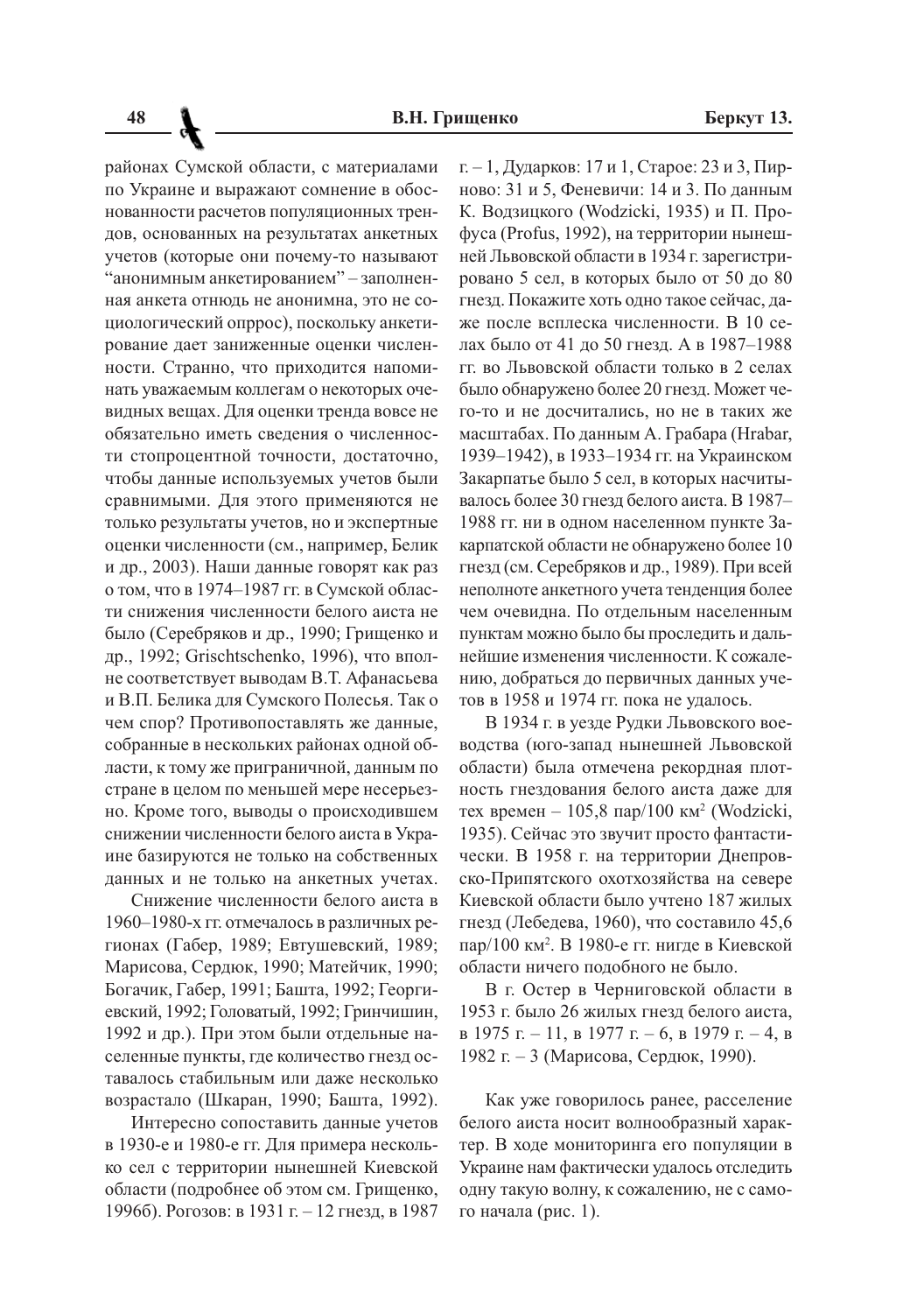Если исключить из рассмотрения юговосточные области Украины, где рост численности и расселение аистов отмечались и раньше, можно сказать, что прирост популяции пошел в начале 1990-гг. Несколько раньше это произошло на северо-востоке Украины, позже всего на западе. По крайней мере, в 1992-1994 гг. в селах по р. Сейм в Сумской области уже отмечалось быстрое увеличение численности на 25-30 % ежегодно (Грищенко, 1995, 1998б, 2000б). Локально рост численности мог происходить и раньше - еще в конце 1980-х гг., но лишь к 1995 г. эта тенденция стала преобладающей, что хорошо видно на приведенных графиках (рис. 2).

В это же время в очередной раз активизируется и расселение белого аиста на восток. В Харьковской области к 1994 г. отмечено смещение границы ареала на восток по сравнению с распространением в 1974-1987 гг., в 1998 г. обнаружены гнезда на правом берегу р. Оскол (Атемасова, Атемасов, 2003). В Луганской области, где белый аист встречался на восток до р. Айдар, в 1998 г. найдены 2 гнезда в пойме р. Деркул на границе с Россией (Ветров, 1998). В Ростовской области в 1996 г. аисты снова загнездились после 5-летнего перерыва - было обнаружено гнездо в долине Маныча (Казаков и др., 1997). В Краснодарском крае первый случай гнездования зарегистрирован в 1998 г. (Мнацеканов, 2000). В 1993 г. гнездование впервые отмечено в Кировской области (Сотников, 1997, 1998), в 1995 г. в Мордовии (Лапшин, Лысенков, 1997, 2000), в 1996 г. – в Вологодской области (Дылюк, 2000). В 1996 г. отмечается резкий скачок численности (на 20,1 %) в Калужской области (Галченков, 2000а).

Резкое падение численности белого аиста в 1997 г. и ее быстрое восстановление отмечено и в других странах. Так, в Германии она снизилась на 17,2 %, затем последовал прирост на 18,3 % (Kaatz, Kaatz, 1999). В зоне расселения у восточной границы ареала снижение численности было гораздо меньшим, по сути, оно выразилось

лишь в перерыве роста. В Калужской области после многих лет непрерывного повышения численность уменьшилась на 1,9 %, но уже в 1998 г. выросла на 27,0 % (Галченков, 2000а).

Прекращение роста численности в начале 2000-х гг. также отмечено в других странах. В Германии максимальная численность белого аиста зарегистрирована в 2000 г. – 4442 пары, в последующие годы она стала снижаться, причем это изменение тенденции произошло практически одновременно во всех федеральных землях (Mitteilungsblatt, 2003). Интересна параллель с описанными трендами данных для г. Алькала-де-Энарес в Испании. После небольшого периода стабильности в 1993 г. произошел резкий скачок численности - на 59,3 %, несколько лет отмечался практически прямолинейный непрерывный рост, пик достигнут в 2000 г., в 2001 и 2002 гг. она несколько снизилась (Martín, 2002).

Г. Ринглебен (Ringleben, 1950) связывал волнообразность расселения белого аиста с периодами высокой успешности размножения: волна начинается через 3-4 года после сезона с большим приростом, когда становятся половозрелыми молодые птицы. Х. Вероманн (1990а) также отмечал связь между колебаниями численности и результатами гнездования.

Можно, конечно, предположить, что год или тем более период из нескольких лет с высокой успешностью размножения служит толчком, который выводит популяцию из равновесия, вследствие чего начинается волна расселения. По моему мнению, однако, такого объяснения недостаточно. Успешность размножения сильно различается в разных регионах, нередко даже на близко расположенных территориях. Волны же расселения начинаются достаточно синхронно на большом протяжении ареала. Разумеется, высокая успешность размножения способствует росту численности и расселению, но вряд ли ее можно считать главной причиной. Все-таки численность популяции зависит не только от успешности раз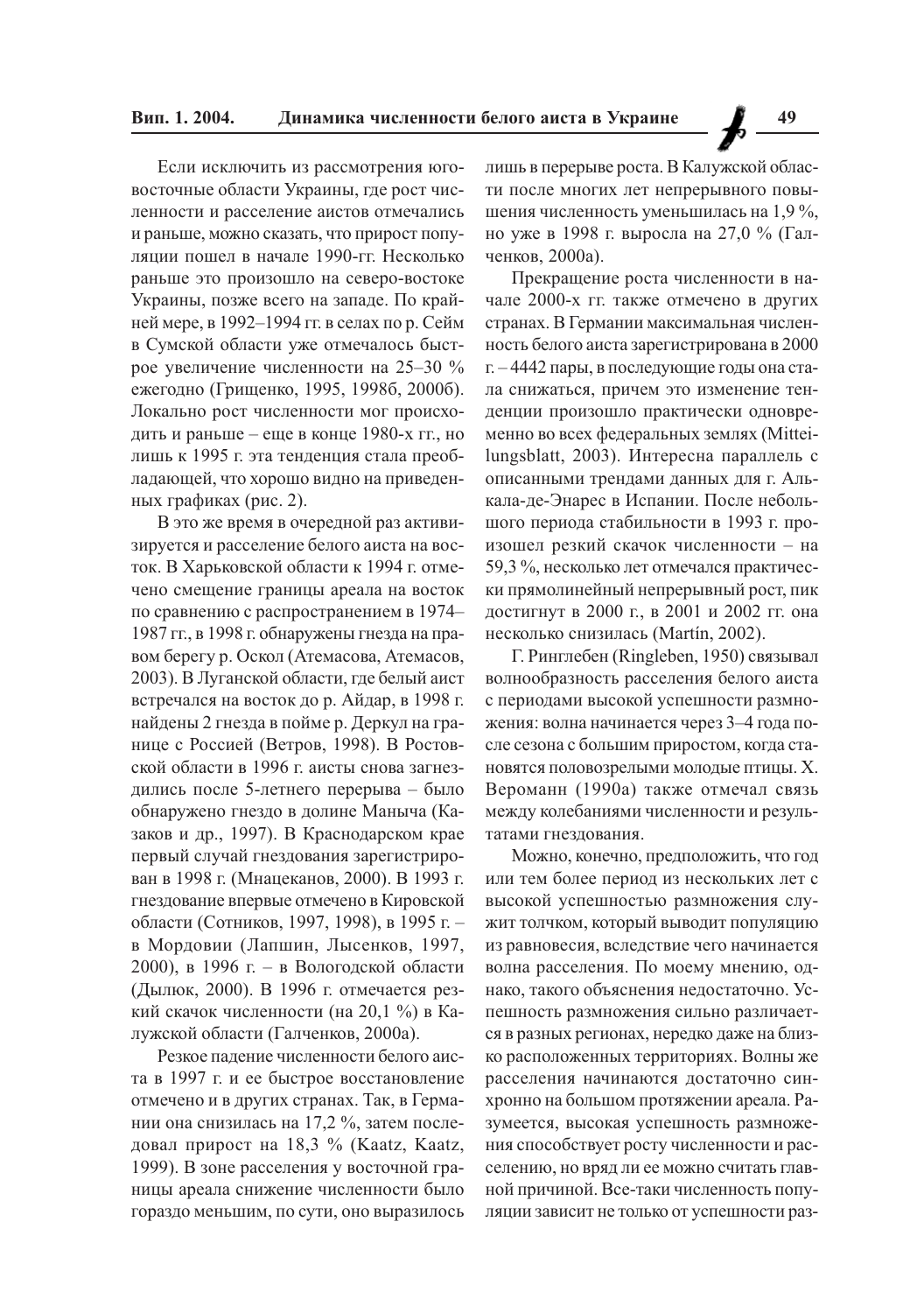множения, но и от уровня смертности молодых и взрослых птиц. Если период с высокими репродуктивными показателями будет сопровождаться высокой смертностью птиц (например, на путях пролета и зимовках), роста численности может и не быть. Нужно учитывать и расселение. Появление иммигрантов на какой-то территории может усиливать дисперсию местных птиц, поскольку она увеличивается при высокой плотности населения (Berthold, 1990; Bairlein, 1996). Причем решающую роль может играть не сама высокая плотность, а ее увеличение (Бигон и др., 1989). Это вполне логично, потому что быстрый рост плотности сигнализирует о возможном перенаселении, и в популяции срабатывают защитные механизмы. Благодаря этому волна расселения может передвигаться "толчками" от региона к региону по "принципу домино".

Собранные нами данные также не подтверждают гипотезу Г. Ринглебена. За 12 лет мониторинга наиболее успешными для белого аиста в Украине были 1995 и 1996 гг. (рис. 4). Среднее число птенцов на размножавшуюся пару (JZa) составляло, соответственно,  $2,86 \pm 0,09$  (25 участков) и 2,90  $\pm$  0,15 (n = 28), средний показатель за 12  $ner - 2.53 \pm 0.03$ ,  $n = 421$ . B 1998 и 1999 гг. успешность размножения была также выше средней  $(2,79 \pm 0,11)$ , n = 46 и 2,73  $\pm$  0,10, n  $= 44$ ). Следовательно, в начале 2000-х гг. можно было бы ожидать увеличения прироста численности, хотя бы в отдельных регионах. Вместо этого мы видим затухание волны и стабилизацию популяции. Вполне возможно, что катастрофический 1997 г. "погасил" результаты успешных 1995 и 1996 гг., а посредственное по успешности размножения начало 2000-х гг. - прирост молодняка в 1998 и 1999 гг.

Локальные изменения численности могут иметь различные причины, как общего, так и частного характера, но широкомасштабная волна в популяции начинается, по всей видимости, тогда, когда локальные колебания численности синхронизируются -

получается своеобразный "резонанс". Это хорошо видно при сопоставлении рисунков 1 и 2: когда колебания численности в различных регионах пошли вразнобой, популяция в целом практически стабилизировалась. Локальные тенденции стали преобладать над общими.

Если причины повсеместного и синхронного роста численности белого аиста остаются во многом неясными, то о механизме этого роста можно говорить более определенно. В первую очередь и в наибольших масштабах он происходит там, где экологическая емкость среды обитания далека от насыщения: в оптимальных биотопах с низкой плотностью населения. Именно этим можно объяснить стремительный рост численности белого аиста в долине р. Сейм в Сумской области, где плотность населения была на порядок ниже, чем в аналогичных условиях во Львовской или Волынской областях (Грищенко, 1998б). Как показывает сопоставление соответствующих графиков, рост численности раньше всего начался на северо-востоке, позже всего на западе (рис. 2). А плотность населения белого аиста снижается с запала на восток и с севера на юг (Грищенко и др., 1992).

Аналогичные закономерности известны для других видов животных. Так, рост численности енотовидной собаки (Nyctereutes procyonoides) в Польше в 1955-1963 гг. наиболее быстрыми темпами проходил в оптимальных биотопах и значительно медленнее - в субоптимальных и пессимальных (Nowak, Pielowski, 1964).

Интересно проанализировать и то, каким образом происходит повышение численности. В долине р. Сейм отмечены периоды быстрого прямолинейного роста (рис. 3г). Причем возобновившийся после небольшого перерыва рост пошел уже несколько более медленными темпами. Выявлена отрицательная корреляция между скоростью роста и плотностью популяции  $(r = -0.54, p < 0.05)$ . Если пренебречь данными за катастрофический 1997 г., связь оказывается еще более тесной ( $r = -0.73$ ,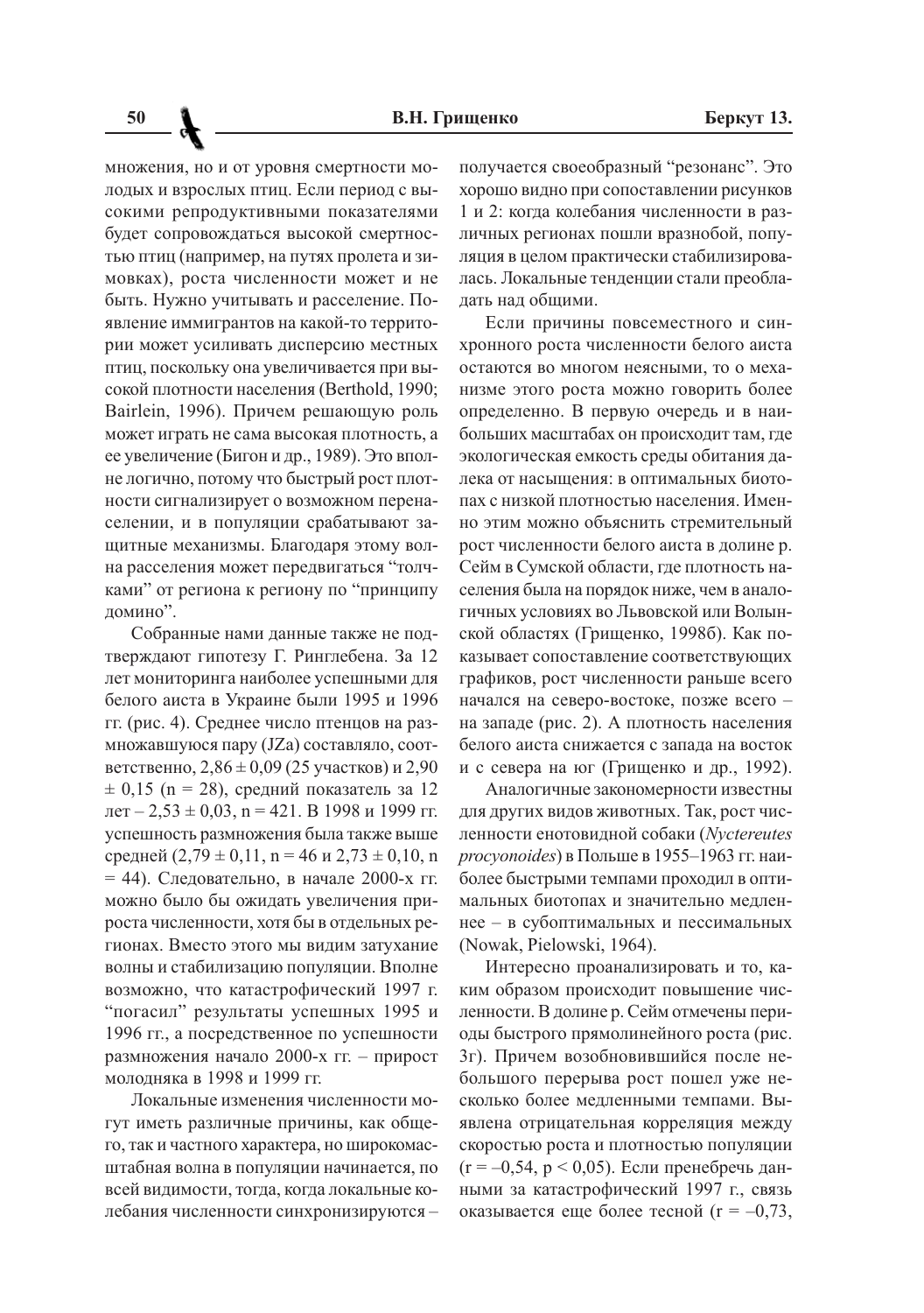$p < 0.05$ ). А вот во Львовской области в аналогичных условиях - в долине Днестра рост шел более медленными темпами (рис. 3ж). Отрицательная корреляция между его скоростью и плотностью популяции отсутствует. Связано это с тем, что рост здесь происходил при более высокой плотности.

Хорошо известно, что динамика численности популяций часто описывается S-образной кривой. Этапы экспоненциального и прямолинейного роста соответсвуют наиболее благоприятным условиям. В дальнейшем скорость роста популяции замедляется из-за отрицательного воздействия факторов, зависящих от плотности. Ограничивается рост емкостью среды (Федоров, Гильманов, 1980).

Эти закономерности прослеживаются и в описанных выше примерах. Рост численности белого аиста в долине р. Сейм пришелся на этап прямолинейного роста и начала замедления, а на р. Днестр - на этап замедленного роста. Поскольку различия величин прироста в этом случае гораздо меньше, достоверной корреляции нет. Для двух примеров ступенчатого роста связь также не обнаружена, в данном случае чередование высоких значений прироста и "откатов" ее попросту смазывает. Можно использовать только положительные значения прироста, однако в таком случае коэффициент корреляции получается статистически недостоверным из-за малого количества данных. То есть для анализа ступенчатого роста нужны более длинные ряды наблюдений.

Как указывает В.П. Белик (2000, 2003), многие примеры расселения птиц в Восточной Европе можно рассматривать как естественное заполнение ими фаунистического вакуума, связанного с неадекватно низкой видовой насыщенностью экосистем Северной Палеарктики, характерной не только для растений (Криштофович, 1959), но и для птиц. Современная авифауна не может заполнить все экологические ниши даже в сравнительно бедных таежных биоценозах (Брунов, 1978).

Белый аист может быть классическим примером расселения через заполнение пустующей экологической ниши и повышение насыщенности экосистем. В Европе оно идет перманентно со времени появления этой птицы здесь после отступления ледника. Наиболее древние ископаемые остатки белого аиста обнаружены в Западной Германии, эта находка датирована примерно 7700 г. до н. э. (Street, Peters, 1991).

С тех пор вид заселил большую часть Европы. Расселению белого аиста в Украине долгое время препятствовала высокая лесистость территории, но с вырубкой лесов и увеличением количества поселений человека в лесостепной и степной зонах процесс расселения пошел гораздо быстрее (Грищенко, 1996б). По-видимому, как и сейчас, периоды экспансии чередовались со стабилизацией популяции и даже откатами.

Прослеживается для белого аиста и векторность расселения, которая может быть связана с генетической детерминированностью дальней дисперсии молодняка в определенной популяции, о чем пишет В.П. Белик (2003). В Восточной Европе оно происходит на восток, в меньшей степени - на север. На юг расселение идет очень медленно. Так, южные районы Запорожской и Донецкой областей и большую часть Крыма белый аист не заселил до сих пор, хотя гнезда встречаются уже не только в степях Ростовской области, но даже в Поволжье.

Как пишет П. Бертгольд (Berthold, 2002), проведенными за последние десятилетия исследованиями установлено, что миграция птиц находится под прямым генетическим контролем. Генетические механизмы регулируют сроки и направления миграции, уровень миграционной активности, физиологические параметры птиц. Вполне возможно, что под таким же генетическим контролем находится и дисперсия.

Но если такая генетическая детерминированность направления расселения на восток и существует у белого аиста, то она характерна только для птиц, гнездящихся в восточной части ареала. Многолетнее мас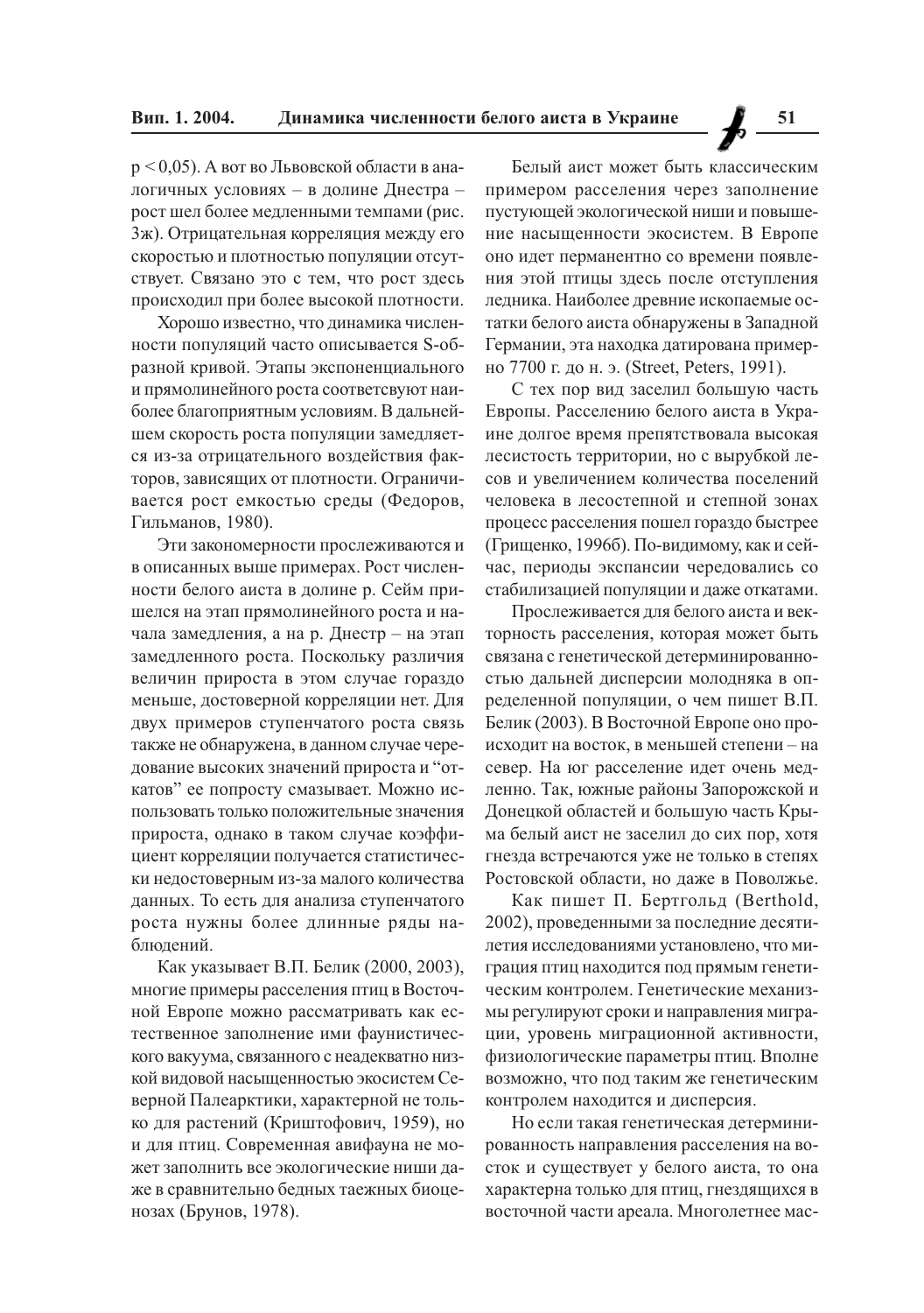совое кольцевание аистов в Германии и других странах Центральной Европы не выявило доминирующего направления дисперсии для популяции в целом. Как правило, две трети птиц гнездятся первый раз не далее 50 км от места рождения. Расселяться аисты могут в разных направлениях, часто это определяется условиями местности (Creutz, 1988). Часть птиц перемещается на большие расстояния - на сотни километров. Описаны случаи гнездования за 750 (Fiedler, 1968) и 910 км (Meybohm, Fiedler, 1983) от места рождения. Известны и примеры переселения аистов из восточной популяции в западную. В департаменте Приморская Шаранта на западе Франции в 1995 г. гнездился аист, окольцованный в 1986 г. птенцом в Польше (Duquet, 1999).

Впрочем, "вектор экспансии" может предопределяться и другими факторами. Например, расселение идет в направлении "наименьшего сопротивления", т. е. на территории, где при благоприятных для размножения условиях сохраняется низкая плотность популяции или вообще отсутствуют гнездящиеся птицы. Наконец, возможна комбинация эндогенной и экзогенной регуляции направления расселения.

В этом отношении интересны данные о находках аистов, окольцованных птенцами в знаменитом "аистином селе" Рюштедт на Эльбе в Германии. Большинство птиц расселяется на запад, в направлении наименьшей плотности популяции. На восток расселение не идет вообще (Dziewiaty, 1999).

Если незанятая аистами территория вклинивается в ареал, она заселяется ими с разных сторон. Так, во Франции отмечены на гнездовании особи, окольцованные птенцами как в Испании, так и в Швейцарии, Голландии и на востоке страны в Эльзасе (Duquet, 1999).

Сформироваться "узконаправленная" в плане расселения группировка может благодаря действию естественного отбора. В популяции, как правило, существуют особи с различными вариантами врожденных программ поведения. Такой поведенческий

полиморфизм - оптимальное приспособление к динамичной окружающей среде (Bairlein, 1996). Он позволяет популяции быстро реагировать на изменение условий. Если различные направления расселения равноценны для популяции, в ней будет сохраняться примерно равное соотношение вариантов генетических программ расселения. Однако, если какие-либо направления более благоприятны (что в конечном итоге проявляется в более высокой успешности размножения вида на заселяемых территориях), то доля этих программ будет постепенно повышаться. Наиболее вероятен такой сценарий как раз в приграничной области ареала, где происходит интенсивное расселение.

Здесь можно провести параллель с частичной миграцией, регуляция которой неплохо изучена. Эксперименты на славкечерноголовке (Sylvia atricapilla) показали, что на поведенческий полиморфизм можно влиять. В группе птиц из частично мигрирующей популяции, в которую входили как особи с генетически запрограммированной миграционной активностью, так и немигранты, путем направленного отбора через несколько поколений удавалось изменять их соотношение вплоть до выведения чистых линий мигрантов и немигрантов. Скрещивание же птиц из мигрирующей и оседлой популяций приводило к появлению среди гибридов определенной доли мигрантов (Berthold, Querner, 1982; Berthold, 1990; Berthold et al., 1990). Подобная эндогенная регуляция частичной миграции обнаружена также у зарянки (Erithacus rubecula) (Biebach, 1983), черного дрозда (Turdus merula) (Schwabl, 1983) и некоторых других видов.

Интересное предположение высказывает Е. Новак (Nowak, 1975). Способность к более интенсивной дальней дисперсии может возникнуть в результате мутации. Причем это свойство имеет больше шансов закрепиться на окраине ареала, где более низкая плотность популяции и слабее обмен генов. Появление такой мутации хорошо объясняет стремительное расселение неко-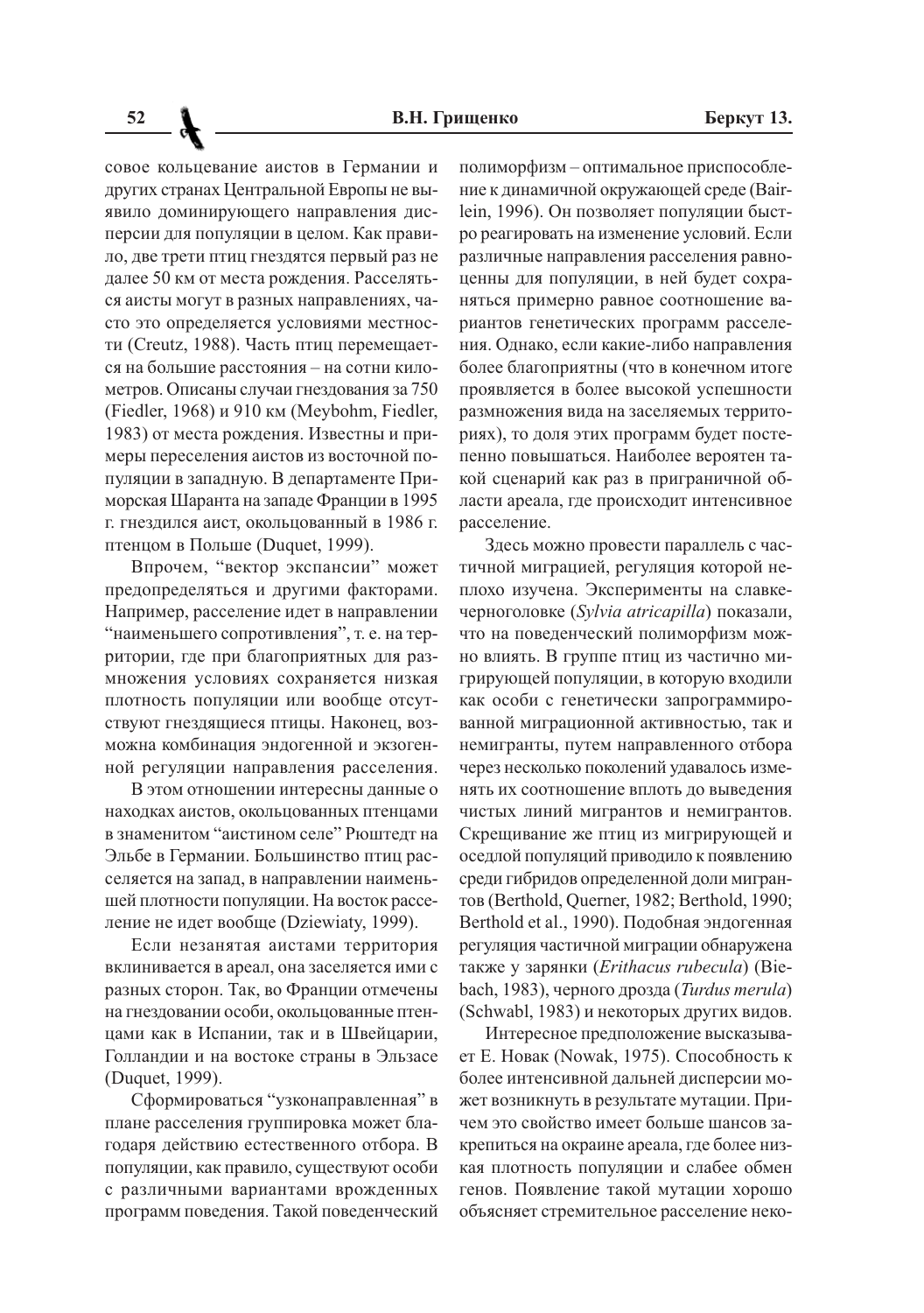53

торых птиц, например, кольчатой горлицы (Streptopelia decaocto).

Какие аисты осваивают просторы российской глубинки, мы не знаем. Ответить на многие вопросы помогло бы массовое кольцевание этих птиц в Украине и России, особенно кольцами, номера которых читаются на расстоянии. К сожалению, и в этом отношении нам далеко до развитых стран Европы...

Все же косвенные данные позволяют судить, что заселение новых территорий происходит за счет "местных ресурсов", а не переселения птиц из глубины ареала. Непрекращающееся расселение белого аиста на восток непрерывно "подпитывается" благодаря более высокой успешности размножения в восточной части ареала. В Украине, по многолетним данным, наиболее высокая успешность размножения в Приднепровье и в левобережной части страны. В Западной и Центральной Украине она достоверно меньше. Региональным различиям успешности размножения белого аиста в Украине будет посвящена отдельная статья, поэтому я пока ограничусь лишь констатацией факта. Среднее число птенцов на размножавшуюся пару (JZa) в 1992-2003 гг. в Западной Украине составляло 2,30 ± 0,05 (n = 148), в Центральной – 2,24  $\pm$  0,11  $(n = 32)$ , в Северо-Восточной – 2,77 ± 0,08  $(n = 78)$ , в Среднем Приднепровье – 2,65 ±  $0.07$  (n = 120). Наиболее высокие показатели отмечены для Полтавской  $(3,11 \pm 0,09, n)$ = 35) и Харьковской (3,06  $\pm$  0,22, n = 10) областей. То же самое наблюдается и в других регионах. Так, в Калужской области среднее число птенцов на размножавшуюся пару в 1988-1999 гг. (562 случая размножения) составило 2,80 (Галченков, 2000б). При этом в других странах Европы этот показатель редко превышает 2,50 (Zink, 1967; Profus, 1986; Creutz, 1988; Грищенко, 1999; Schulz, 1999b). В Центральной Европе, по многолетним данным, он считается в среднем примерно равным 2 (Bauer, Glutz von Blotzheim, 1966), в 1973-1978 гг. составлял 1,87 (Profus, 1991). Такие территории с высокой успешностью размножения являются хорошим "плацдармом" для дальнейшего Drang nach Osten\*.

Именно этим, на мой взгляд, объясняется то, что при снижении общей численности вида продолжалось его расселение на восток. Восточная часть ареала оказалась в этом отношении "самодостаточной". Высокая успешность размножения плюс преобладающее направление дисперсии молодняка создают необходимые предпосылки для дальнейшей экспансии, несмотря на падение численности в других частях ареала. Темпы и масштабы расселения зависят от состояния не столько вида в целом, сколько его приграничной популяции, из которой, собственно, это расселение и происходит.

В Прибалтике белый аист также закрепился и продолжил расселяться дальше на север и северо-восток не в последнюю очередь потому, что успешность размножения там оказалась выше, чем в Восточной Пруссии (Ringleben, 1950). Вообще результат заселения видом новой территории зависит во многом от того, насколько успешно он будет здесь размножаться (Nowak, 1975).

В Германии успешность размножения белого аиста выше в южных регионах, чем в северных (Bauer, Glutz von Blotzheim, 1966; Profus, 1991). Не потому ли расселение на север здесь практически не идет, и Дания остается одной из немногих стран мира, где численность аистов неуклонно сокращается? В 1996 г. оставалось всего 6 гнездящихся пар (Skov, 1999). При этом сами датские аисты предпочитают расселяться на юг. 69 % окольцованных птиц были обнаружены к югу от места рождения, в среднем за 145 км, и 26 % – к северу, в среднем всего за 28 км (Skov, 1992).

Аналогичные тенленции отмечены в Польше. С 1974 по 1984 гг. наибольшее снижение численности произошло во многих воеводствах с высокой плотностью населения белого аиста, прежде всего на се-

<sup>\*</sup>Нем. - "натиск на восток".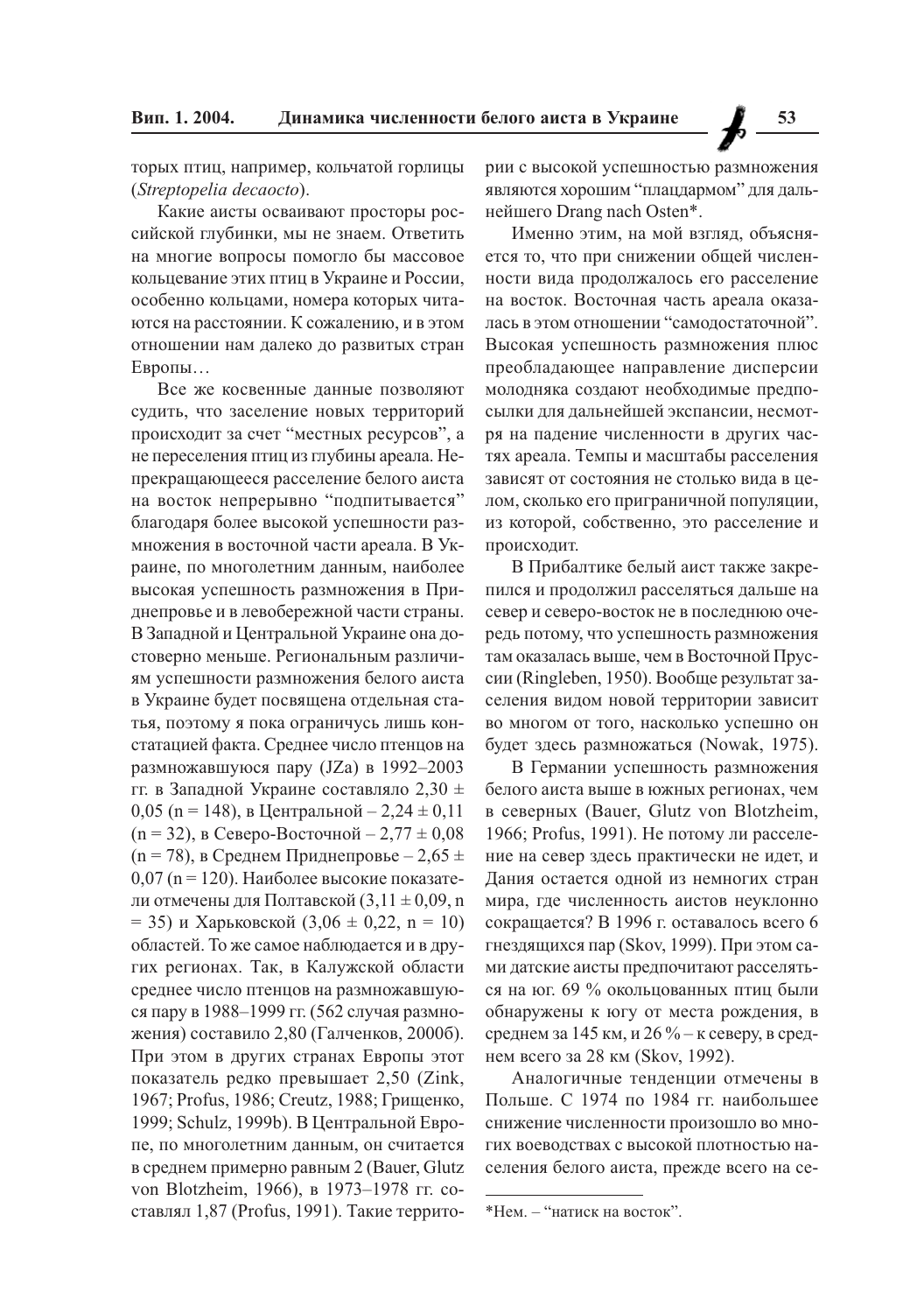веро-востоке страны, а рост отмечался в основном там, где плотность популяции была низкой (Profus et al., 1989; Jakubiec, Profus, 1990). Несмотря на общее снижение численности белого аиста в Польше за отмеченное десятилетие на 10 % (Profus et al., 1989), в Верхней Силезии популяция была стабильной. При этом плотность населения аистов в этом регионе была ниже, чем в среднем по стране, а успешность размножения - выше (Profus, 1991). В 1994-1995 гг. наибольший прирост численности отмечен также в тех воеводствах, где плотность населения была наиболее низкой (Guziak, Jakubiec, 1999).

Одна из возможных причин более высокой успешности размножения у границы ареала (помимо климатических факторов и кормовой базы) - низкая плотность популяции. В ряде стран выявлена отрицательная корреляция между успешностью размножения белого аиста и плотностью населения из-за возрастания внутривидовой конкуренции (Profus, 1986, 1991; Barbraud et al., 1999).

В данном случае мы имеем дело с действием общих экологических закономерностей. Хорошо известно, что с повышением плотности популяции может уменьшаться величина кладки, количество вторых кладок, выживаемость птенцов и успешность размножения в целом (Lack, 1966; Bairlein, 1996). Однако эта закономерность прослеживается не у всех видов птиц и не во всех популяциях (Паевский, 1985).

В Украине связь плотности населения и успешности размножения белого аиста не отмечена. Статистически достоверной корреляции пока не обнаружено - ни при сравнении различных территорий, ни при росте численности на одном участке. По-видимому, это связано с тем, что экологическая емкость среды обитания еще далека от насыщения, и плотность населения не является лимитирующим фактором. Таким образом, для белого аиста в Украине еще есть достаточный "простор" для роста численности. Тем более, что вид это достаточно пластичный и сам может противостоять действию лимитирующих факторов среды. При сооружении гнезд деревья и постройки с успехом заменяют столбы и водонапорные башни. В пищу белому аисту годятся любые не очень крупные животные, которых можно проглотить целиком. При отсутствии насекомых и мелких позвоночных аисты могут выкармливать птенцов практически одними дождевыми червями. В Испании в 1990-х гг. они освоили свалки и кормятся там не хуже чаек и врановых. Часть птиц и зимует на свалках (Martín, 2002; Tortosa et al., 2002). Описаны даже случаи успешной "охоты" аистов на пролетающих мимо воробьев и других мелких птиц (Niethammer, 1967; Creutz, 1988; Berthold, 2004).

На отдельных мониторинговых участках численность белого аиста за голы наблюдений оставалась более или менее стабильной или даже несколько снижалась (рис. 3), но эти тенденции носили локальный характер и не оказывали влияния на ситуацию в целом. Отмечен лишь один факт существенного снижения численности на большой территории - в 1990-х гг. белый аист практически перестал гнездиться в Чернобыльской зоне (Гащак, 2002), хотя в первые годы после аварии почти все гнезда оставались заселенными (Микитюк и др., 1990). К началу XXI в. сохранилось не более 20-25 пар, в основном там, где остались люди. Однако связано это не с популяционными трендами, а с катастрофическими изменениями среды обитания - выселением людей и запустением сельхозугодий. То же самое происходило при создании водохранилищ на Днепре. Благодаря гнездовому консерватизму аисты первые годы возвращались в затопленные села, даже пытались гнездиться на торчащих из воды пнях, скирдах, остатках зданий и т. п., но затем постепенно оставляли эти места (Клестов, 1983).

Обнаруженная корреляция между изменениями численности и успешностью размножения (табл. 2) означает, что более или менее существенные отклонения от сред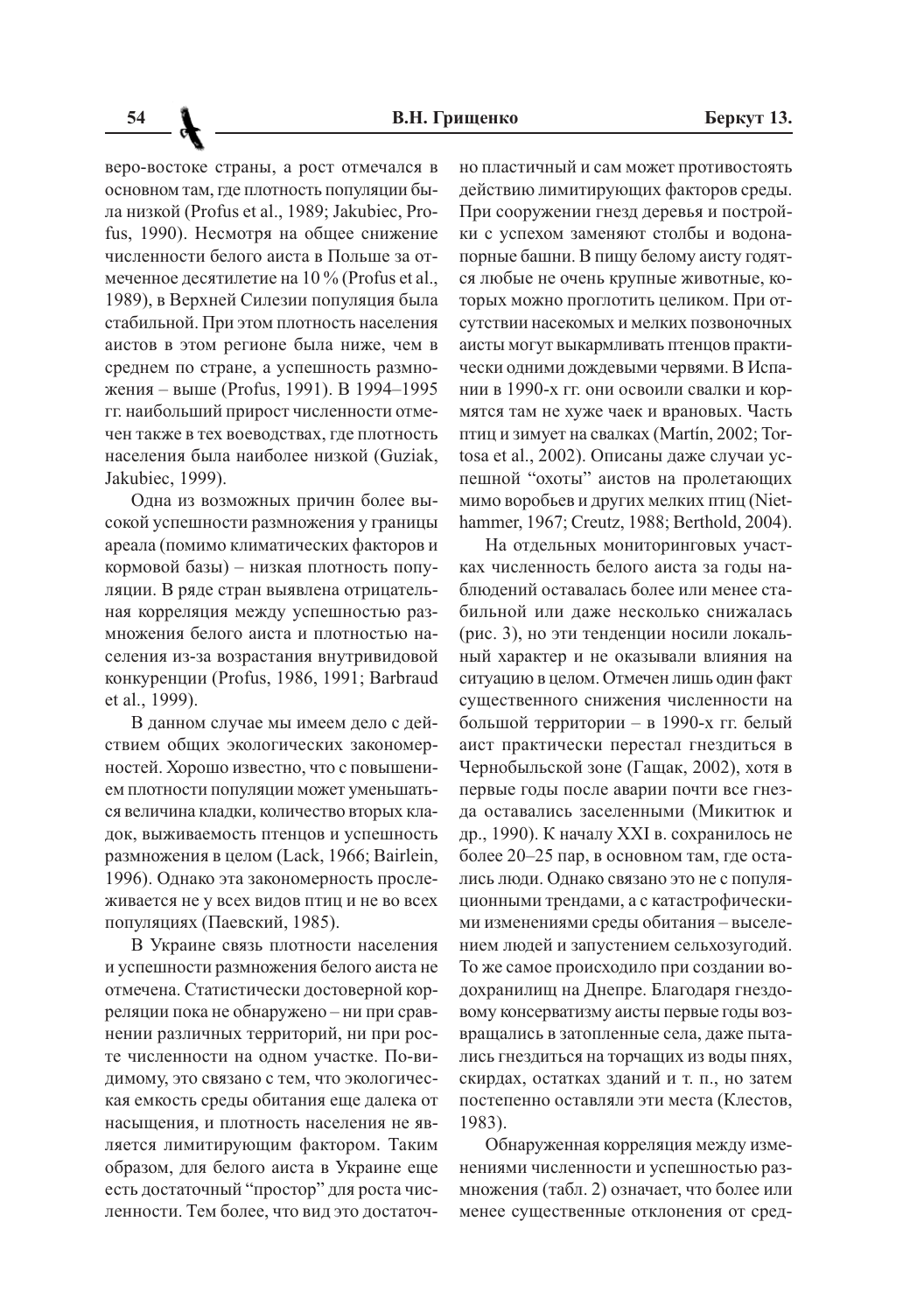них значений и прироста численности, и успешности размножения определяются одними и теми же факторами. Прежде всего это условия зимовки. Их влияние хорошо изучено для западной популяции белого аиста. Обнаружена тесная связь между количеством осадков в зоне Сахеля (от чего зависит состояние кормовой базы в местах зимовки), успешностью размножения (Dallinga, Schoenmakers, 1985; 1989) и выживаемостью взрослых птиц (Kanyamibwa et al., 1990). Подобные исследования проведены и для других птиц. Так, обнаружена связь между количеством осадков на юге Сахеля и выживаемостью взрослых птиц у береговушки (Riparia riparia) (Szép, 1995).

Механизм влияния условий зимовки на успешность размножения вполне понятен. От физиологического состояния птиц к моменту возвращения в места гнездования зависит их репродуктивный потенциал. Если самка прилетела "в добром здравии" и отложила 5-7 яиц, от местных условий и "усердия" пары зависит, сколько вырастет птенцов. Но если птица вернулась ослабленной и отложила всего 2 яйца, больше двух слетков не будет при самых благоприятных условиях (Грищенко, 1998а).

Однако с восточной популяцией белого аиста все оказалось сложнее. Достоверной связи между количеством осадков в местах зимовки и выживаемостью птиц не обнаружено (Kanyamibwa et al., 1993). Как уже говорилось, у восточной популяции зимовочный ареал занимает огромную территорию в разных природных зонах - от Судана до Южной Африки. При неблагоприятных условиях в одном регионе, птицы могут перемещаться в другой. В январе 1987 г. в Танзании на участке в 25 км<sup>2</sup> было учтено около 100 тыс. белых аистов. Связана такая концентрация с массовым появлением гусениц одной из местных бабочек. В Южной Африке в этот сезон аисты почти не встречались вовсе (Schulz, 1988). Не удивительно, поэтому, что попытка использовать такой простой показатель, как количество осадков, не увенчалась успехом. Если

в засушливом Сахеле повышение влажности оказывает однозначно положительное влияние на кормовую базу белого аиста, то в других природных зонах действие этого фактора может быть иным. Прояснить ситуацию поможет использование других, возможно, интегральных характеристик состояния среды.

О влиянии условий зимовки на восточную популяцию мы пока можем судить лишь по косвенным признакам. Один из них - обсуждаемая синхронность изменения численности и успешности размножения. Второй – сроки прилета. В годы с более благоприятными условиями зимовки птицы прилетают раньше. Это показано для западной популяции белого аиста (Dallinga, Schoenmakers, 1989), для скворца (Sturnus vulgaris) в Украине (Грищенко, Серебряков, 1993) и т. д. С другой стороны, отмечается тенденция к более высокой успешности размножения аистов в годы с ранним прилетом. В неблагоприятные же годы птицы прилетают позже обычного (Profus, 1991). По нашим материалам статистически достоверной корреляции между средними сроками прилета аистов на мониторинговых участках и успешностью размножения пока не выявлено, но все же упомянутая выше тенденция прослеживается. В катастрофический 1997 г. прилет был наиболее по-ЗЛНИМ.

Резкое снижение численности в катастрофические годы не обязательно связано с гибелью птиц. Часть их может просто оставаться на зимовках или "бродяжничать" на путях пролета. В следующем году аисты возвращаются в места гнездования, и популяция восстанавливается. Так было, например, в 1997 г. При гибели большого количества птиц это восстановление заняло бы больше времени. Вдали от мест гнездования проводит летние месяцы большинство молодых аистов, не принимающих участия в размножении. Среди половозрелых птиц доля таких "невозвращенцев" составляет не более нескольких процентов (Libbert, 1954; Kania, 1985; Bairlein, 1992).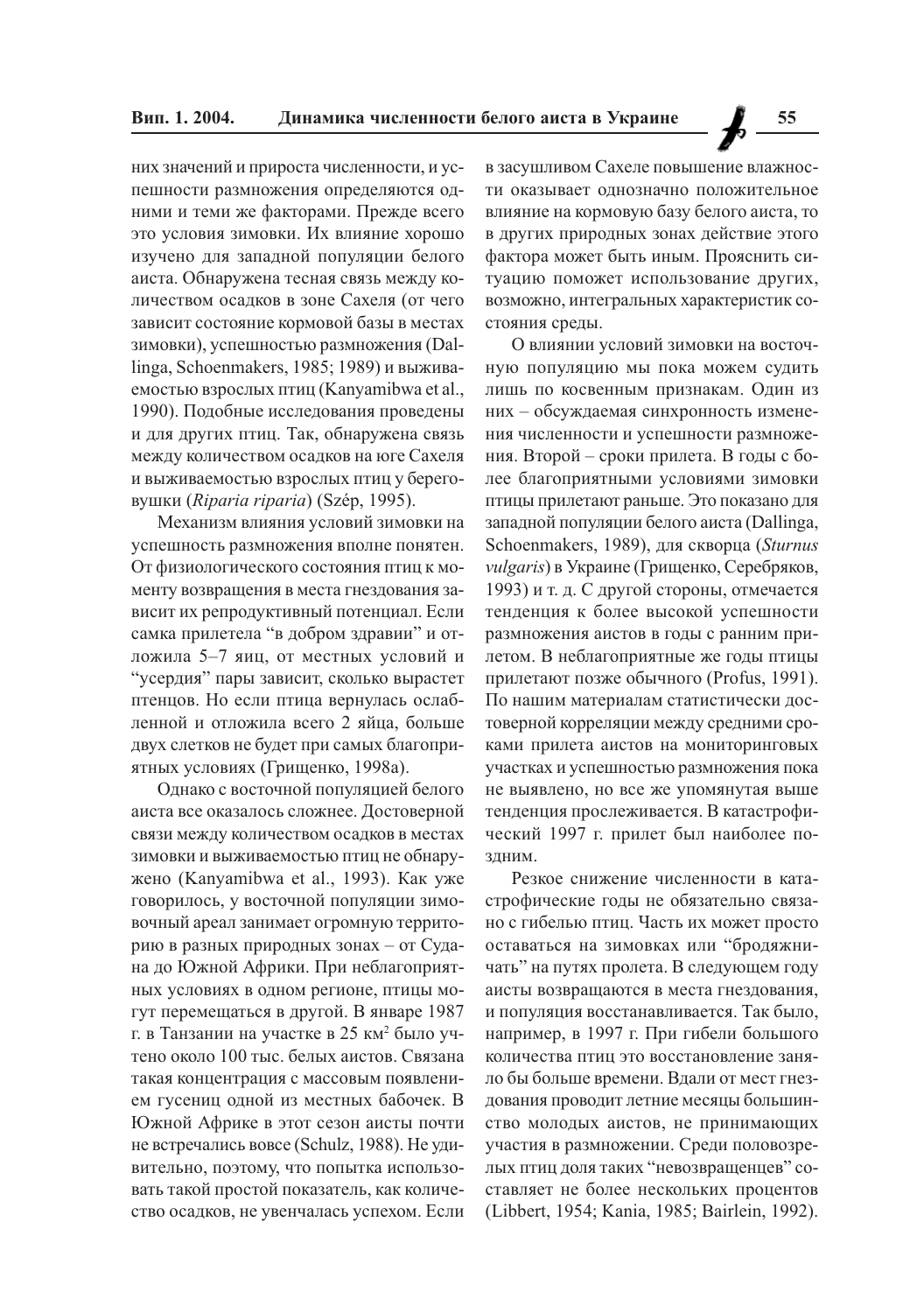В особо неблагоприятные годы она может повышаться. Известно, что низкий уровень жировых резервов ослабляет миграционную активность птиц (Дольник, 1975). Область зимовки, как видим, выступает своеобразной регулирующей системой, вызывая колебания численности в гнездовом ареале.

Из всего сказанного выше можно слелать вывод, что причины роста численности восточной популяции белого аиста также следует искать на африканских зимовках. Возможно, какие-то глобальные климатические изменения в Африке привели к улучшению кормовой базы зимующих аистов, что способствовало снижению смертности и повышению успешности размножения. Это и послужило толчком, который вызвал синхронные изменения численности на всем протяжении ареала европейского подвида. Этой синхронности способствует и то, что зимовки двух популяций не разобшены полностью. Часть "восточных" аистов отмечается зимой в Центральной Африке и даже в Нигерии. Предполагается возможность вовлечения птиц из одной популяции в стаи другой и переселение их на другую сторону "миграционного водораздела" (Berthold et al., 1997). Возможно именно таким путем попал во Францию польский аист, о котором говорилось ранее. Это явление хорошо известно для VTOK.

Численность белого аиста в Украине во время V Международного учета в 1994-1995 гг. была оценена мной в 15-20 тыс. пар (Grishchenko, 1999а). Исходя из этой оценки и суммарного прироста популяции за рассматриваемое десятилетие примерно в полтора раза, численность белого аиста в 2003 г. можно оценить как минимум в 25-30 тыс. пар.

#### $* * *$

В качестве постскриптума замечу, что, по предварительным данным, в 2004 г. в Украине рост численности белого аиста возобновился. Новая ли это волна расселения, или просто случайная флуктуация, покажут дальнейшие исследования.

## 5. Выводы

1. В середине и второй половине XX в. произошло значительное сокращение численности белого аиста в большинстве областей Украины. При этом продолжалось расселение вида на восток, и отмечался рост численности в восточных областях.

2. За период исследований отслежена волна роста численности белого аиста. Начался рост в первой половине 1990-х гг., несколько раньше на северо-востоке Украины, позже всего - в западных областях. В этот же период активизировалось расселение на восток в восточных областях Украины и в России. Максимальный прирост численности отмечен в 1996 и 1998 гг. Резкое ее снижение в 1997 г. связано с неблагоприятными условиями зимовки и весенней миграции. В 2001-2003 гг. популяция стабилизировалась.

3. Рост численности белого аиста в Украине можно рассматривать как заполнение птицами фаунистического вакуума из-за недостаточной видовой насыщенности экосистем Северной Палеарктики, сохраняющегося после последнего оледенения. В первую очередь и в наибольших масштабах рост происходит в оптимальных биотопах с низкой плотностью популяции (пример - долина р. Сейм в Сумской области).

4. Рост популяции у восточной границы ареала и продолжение расселения при снижении численности вила в целом, наблюдавшиеся в XX в., объясняется постоянной "подпиткой" из восточной части ареала благодаря более высокой успешности размножения. Она оказалась в этом отношении "самодостаточной". Высокая успешность размножения плюс преобладающее направление дисперсии молодых птиц создают необходимые предпосылки для дальнейшей экспансии, несмотря на падение численности в других частях ареала.

5. У белого аиста в Восточной Европе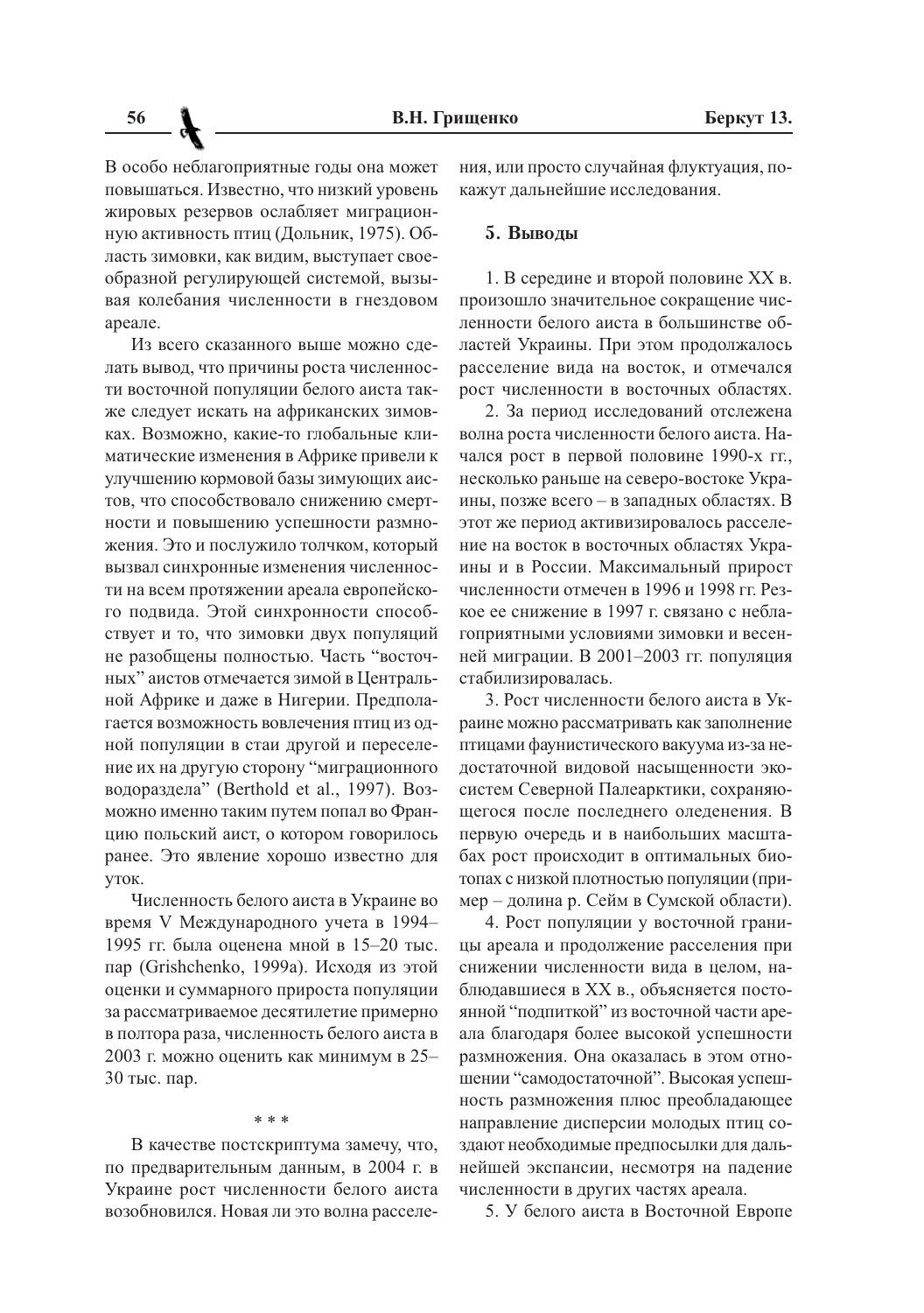отмечается "векторность" расселения: оно идет на восток, в меньшей степени на север. На юг расселение идет очень медленно. Так, южные районы Запорожской и Донецкой областей и большую часть Крыма белый аист не заселил до сих пор, хотя гнезда встречаются уже не только в степях Ростовской области, но даже в Поволжье.

6. В Украине пока не отмечается отрицательная корреляция между успешностью размножения белого аиста и плотностью популяции. Связано это, по всей видимости, с тем, что экологическая емкость среды обитания еще далека от насыщения, и плотность населения не является лимитирующим фактором. В связи с этим в Украине остается достаточный потенциал для продолжения роста численности.

7. Обнаружена тесная корреляция между изменениями численности и успешностью размножения. Это говорит о том, что их динамика определяется действием одних и тех же факторов. Прежде всего это условия зимовки. Причины роста численности восточной популяции белого аиста, по всей видимости, также связаны с улучшением условий зимовки.

8. За рассматриваемое десятилетие численность белого аиста в Украине выросла примерно в полтора раза, в 2003 г. ее можно оценить как минимум в 25-30 тыс. гнездящихся пар.

#### 6. Благодарности

Выражаю искреннюю признательность всем участникам программы мониторинга популяции белого аиста в Украине, чьи данные использованы в настоящей статье: Т.Б. Ардамацкой, Е.С. Бадецкой, М.А. Баренблату, В.Н. Билыку, Г.В. Бумару, М.Н. Гаврилюку, А.М. Гавришу, Л.Г. Галаджий, В.М. Глебе, И.В. Зорик, Л.Ю. Каминецкому, А.Н. Коваленко, И.И. Коцю, Б.У. Кочубею, А.Л. Кратюку, М.А. Листопадскому, Р.Н. Лысаку, М.И. Мазур, О.Н. Мельничук, И.А. Мироненко, И.Г. Москалюку, Н.Д. Мягкой, В.А. Новаку, Л.Н. Новак, А.Н. Олийнык,

П.В. Паламарчуку, Т.В. Перенечко, И.П. Пляшечнику, Д.С. Покинской, И.Н. Полюшкевичу, А.И. Поникаревичу, А.В. Прищепе, Ю.Ф. Роговому, Т.П. Рудой, Т.Н. Рязановой, Р.В. Саламатину, А.Л. Сальнику, П.И. Сизьону, Л.А. Сисолетиной, М.И. Собко, И.М. Стадницкому, Г.В. Тишанчин, В.Г. Ткаченко, И.И. Трохимцу, М.Н. Хащивскому, Ф.Ю. Хомичу, Л.А. Хорольской, Н.А. Чепурному, А.А. Шевцову, В.И. Шкарану, Е.Д. Яблоновской-Грищенко, М.А. Яснию; школьникам сел Вязовец, Голосков, Монастырец, Новая Каменка, Пушкаревка, Романовка, Юрьевка, поселков Кожанка, Свесса; членам Подольского клуба любителей птиц "Aves".

## **ЛИТЕРАТУРА**

- Атемасова Т.А., Атемасов А.А. (2003): Белый аист в бассейне р. Северский Донец. - Птицы басс. Сев. Донца. Харьков. 8: 57-68.
- Афанасьев В.Т., Белик В.П. (2000): Распространение, численность и некоторые элементы экологии белого аиста в Сумском Полесье. - Белый аист в России: дальше на восток. Калуга: Центр-Кадастр. 197-201.
- Башта Т.В. (1992): Локально ли сокращение численности белого аиста на Львовщине? - Аисты: распр., экол., охрана. Минск: Навука і тэхніка. 31-32
- Белик В.П. (1991): К расселению и экологии белого аиста на Дону. - Кавказ. орнитол. вестник. Ставрополь. 1: 10-18.
- Белик В.П. (2000): Птицы степного Придонья: формирование фауны, ее антропогенная трансформация и вопросы охраны. Ростов-на-Дону. 1-376.
- Белик В.П. (2003): Масштабные трансформации восточноевропейской авифауны в XX веке и их вероятные причины. - Орнитология. М.: МГУ. 30:  $25 - 31$ .
- Белик В.П., Поливанов В.М., Тильба П.А. и др. (2003): Современные популяционные тренды гнездящихся птиц Южной России. - Стрепет. 1: 10-30.
- Бигон М., Харпер Дж., Таунсенд К. (1989): Экология. Особи, популяции и сообщества. М.: Мир. 1: 1-667; 2: 1-477.
- Богачик Т.А., Габер Н.А. (1991): Распространение, численность и биология белого аиста в Одесской области. - Редкие птицы Причерноморья. Киев-Одесса: Лыбидь. 91-113.
- Брунов В.В. (1978): Опыт анализа фаунистических групп птиц тайги Палеарктики. - Бюлл. МОИП. Отд. биол. 83 (5): 5-15.

Вероманн Х. (1990а): Закономерности динамики чис-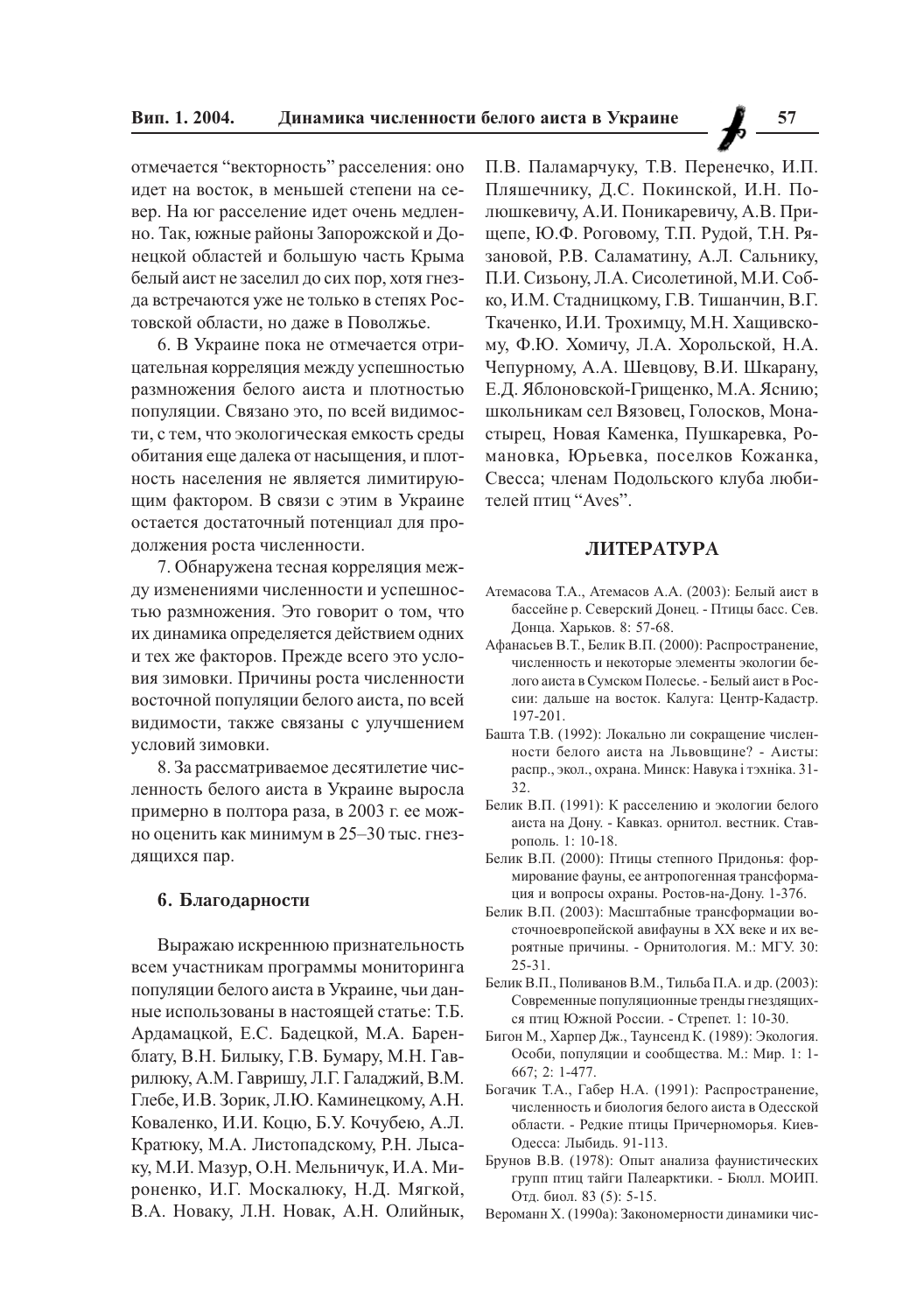ленности белого аиста в Европе. - Аисты: распр... экол., охрана. Минск: Навука і тэхніка. 13-16.

- Вероманн Х. (1990б): Критика методов учета гнездящихся белых аистов. - Аисты: распр., экол., охрана. Минск: Навука і тэхніка. 60-63.
- Ветров В.В. (1998): К распространению белого аиста в Луганской области. - Беркут. 7 (1-2): 69.
- Воронин А.А., Марголин В.А., Галченков Ю.Д. (1990): Динамика населения белого аиста в Калужской области. - Аисты: распростр., экология, охрана. Минск: Навука і тэхніка. 64-67.
- Габер Н.А. (1989): Численность белого аиста в Кировоградской области. - Всес. совещ. по проблеме кадастра и учета жив. мира. Тез. докл. Уфа. 3:  $50 - 51$
- Галченков Ю.Д. (2000а): История формирования населения белого аиста на территории Калужской области. - Белый аист в России: дальше на восток. Калуга: Центр-Кадастр. 117-131.
- Галченков Ю.Д. (2000б): Мониторинг популяции европейского белого аиста в Калужской области. -Белый аист в России: дальше на восток. Калуга: Центр-Кадастр. 132-151.
- Гащак С.П. (2002): Нотатки про деяких рідкісних птахів з території Чорнобильської зони відчуження. - Беркут. 11 (2): 141-147.
- Георгиевский А.Н. (1992): Белый аист на Винничине. - Аисты: распр., экол., охрана. Минск: Навука і тэхніка. 64-65.
- Головатый Е.В. (1992): Гнездование белого аиста в Пустомытовском районе Львовской области. -Аисты: распр., экол., охрана. Минск: Навука і тэхніка. 65-67.
- Гринчишин Т.Ю. (1992): О гнездовании белого аиста в долине Днестра в пределах Западной Украины. - Аисты: распр., экол., охрана. Минск: Навука і тэхніка. 76-78.
- Грищенко В.М. (1994): Програма моніторингу за популяціями білого і чорного лелек в Україні. - Матли 1-ї конфер. молодих орнітологів України. Чернівці. 143-144.
- Грищенко В.Н. (1996а): Международный симпозиум по белому аисту в Гамбурге. - Беркут. 5 (2): 239-240
- Грищенко В.М. (1996б): Білий лелека. Чернівці. 1-127.
- Грищенко В.М. (1998а): Успішність розмноження білого лелеки в Україні у 1997 р. - Мат-ли III конф. молодих орнітологів України. Чернівці. 34-39.
- Грищенко В.М. (1998б): До екології білого лелеки в зоні росту чисельності. - Мат-ли III конфер. молодих орнітологів України. Чернівці. 31-34.
- Грищенко В. (1999): Успішність розмноження лелеки білого Сісопіа сісопіа в Україні у 1992-98 рр. -Екологічні аспекти охорони птахів: Мат-ли VII наради орнітол. Західної України, присв. пам'яті В. Дзедушицького. Львів. 35-37.
- Грищенко В.Н. (2000а): Современное состояние мировой популяции белого аиста. - Белый аист в России: дальше на восток. Калуга: Центр-Кадастр.  $13 - 20.$
- Гришенко В.Н. (2000б): Белый аист в Сумском Посеймье. - Белый аист в России: дальше на восток. Калуга: Центр-Кадастр. 202-205.
- Грищенко В.Н., Серебряков В.В. (1993): Миграции и зимовки скворца на Украине по данным фенологических наблюдений. - Вестн. зоол. 3: 59-65.
- Грищенко В.Н., Серебряков В.В., Борейко В.Е., Грищенко И.А. (1992): Современное состояние популяции белого аиста (Ciconia ciconia) на Украине. - Рус. орн. журн. 1 (2): 147-156.
- Дольник В.Р. (1975): Миграционное состояние птиц. М.: Наука. 1-398.
- Дылюк С.А. (2000): Состояние популяции белого аиста в европейской части России по данным всероссийского учета 1994-1997 гг. - Белый аист в России: дальше на восток. Калуга: Центр-Кадастр. 42-52.
- Дылюк С.А., Галченков Ю.Д. (2000): История расселения белого аиста в России. - Белый аист в России: дальше на восток. Калуга: Центр-Кадастр.  $21 - 41$
- Евтушевский Н.Н. (1989): Учет белого аиста в Черкасской области. - Всес. совещ. по проблеме кадастра и учета жив. мира. Тез. докл. Уфа. 3: 76-77.
- Зубакин В.А., Иванов А.В., Смирнова Е.В. (1992): Белый аист в Московской области. - Аисты: распр., экология, охрана. Минск: Навука і тэхніка. 97-101
- Зубакин В.А., Лебедева М.И., Суханова О.В. (1983): О гнездовании белого аиста в Смоленской и Московской областях. - Орнитология. М. 18: 166-167.
- Казаков Б., Ломадзе Н., Миноранский В., Белик В. (1997): Белый аист в Ростовской области. - Стрепет. 1: 9.
- Клестов Н.А. (1983): Орнитофауна среднего Днепра и ее изменение под влиянием гидростроительсьва. - Лисс. ... канд. биол. наук. Киев. 1-251.
- Кришталь К. (1931): Про облік чорногузів. Укр. мисливець та рибалка. 4: 32-33.
- Криштофович А.Н. (1959): Эволюция растительного покрова в геологическом прошлом и ее основные факторы. - Избранные труды. М.-Л.: АН СССР.  $1: 200 - 262.$
- Кузьменко Л.П., Телефус Н.М. (2003): Чисельність лелеки білого Сісопіа сісопіа на території Чернігівської області. - Пріоритети орнітологічних досліджень. Львів-Кам'янець-Подільський. 134-135.
- Лапшин А.С., Лысенков Е.В. (1997): Белый аист (Сіconia ciconia) и луговой конек (Anthus pratensis) - гнездящиеся виды Мордовии. - Фауна, экология и охрана редких птиц Среднего Поволжья. Саранск. 80-81.
- Лапшин А.С., Лысенков Е.В. (2000): Белый аист (Сісопіа сісопіа) в Мордовии. - Белый аист в России: дальше на восток. Калуга: Центр-Кадастр. 176-177.
- Лебедева М.И. (1960): О численности белого аиста в СССР. - Орнитология. М.: МГУ. 3: 413-419.
- Лебедева М.И. (1986): Численность белого аиста в СССР. - Изучение птиц СССР, их охрана и рац.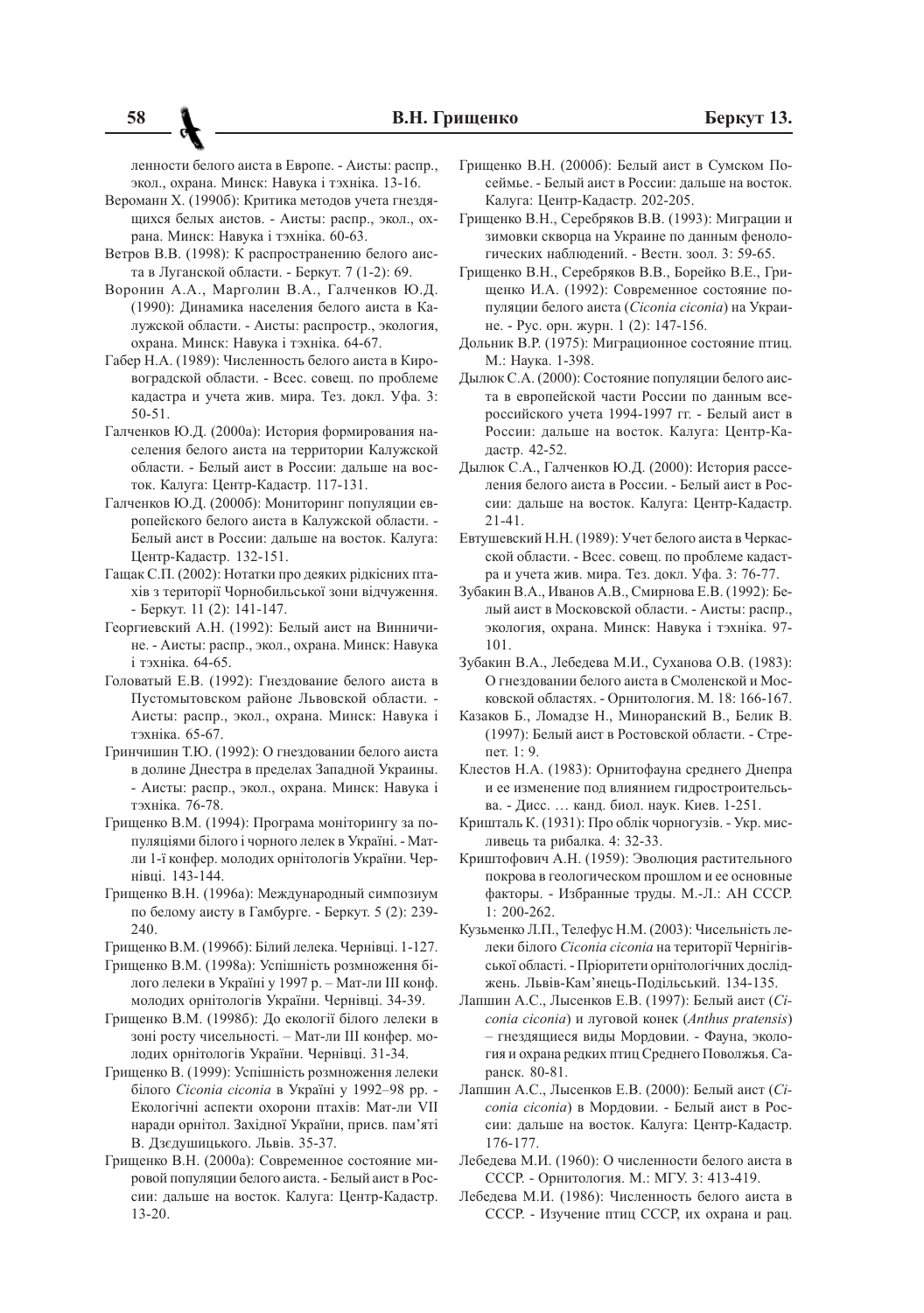использование: Тез. докл. 1-го съезда ВОО и IX Всесоюзн. орнитол. конфер. Л. 2: 15-16.

- Матейчик В.И. (1990): О состоянии гнездовой популяции белого аиста в Шацком национальном парке. - Аисты: распр., экол., охрана. Минск: Навука і тэхніка. 115.
- Марисова И.В., Сердюк В.А. (1990): Особенности динамики численности белого аиста в Черниговской области. - Аисты: распр., экол., охрана. Минск: Навука і тэхніка. 113-114.
- Микитюк А.Ю., Габер Н.А., Полуда А.М., Сабиневский Б.В., Грищенко И.А. (1990): Орнитокомплексы 30-км зоны ЧАЭС и их изменения под влиянием радиационного фактора. - Докл. Второго науч.-тех. совещания по итогам ЛПА на ЧАЭС "Чернобыль-90". Радиоэкологические аспекты последствий аварии. Чернобыль. 6 (3): 582-599.
- Мнацеканов Р.А. (2000): К гнездованию белого аиста в Краснодарском крае. - Кавказ. орнитол. вестн. 12: 146-147.
- Паевский В.А. (1985): Демография птиц. Л.: Наука.  $1 - 285$
- Прасол А.Г., Тараненко Л.И. (1986): Редкие и требующие охраны птицы Донецкой области. - Изучение птиц СССР, их охрана и рац. использование: Тез. докл. 1-го съезда ВОО и IX Всесоюзн. орнитол. конфер. Л. 2: 167-168.
- Серебряков В.В., Габер Н.А. (1990): Учет белого аиста на Украине и в Молдавии в 1931 году. - Аисты: распростр., экология, охрана. Минск: Навука і тэхніка. 141-146.
- Серебряков В.В., Грищенко В.Н., Грищенко И.А. (1989): Численность белого аиста на Украине по данным анкетного учета в 1987-1988 гг. - Рукоп. деп. в УкрНИИНТИ 25.05.89, № 1372-Ук89: 1-96
- Серебряков В.В., Грищенко В.Н., Грищенко И.А. (1990): Динамика численности белого аиста на Украине с 1931 по 1987 год. - Аисты: распр., экология, охрана. Минск: Навука і тэхніка. 147-151.
- Смогоржевський Л.О. (1979): Фауна України. Птахи.  $K. 5(1): 1-188.$
- Сотников В.Н. (1997): Редкие птицы Кировской области. - Фауна, экология и охрана редких птиц Среднего Поволжья. Саранск. 42-46.
- Сотников В.Н. (1998): Редкие птицы Кировской области. - Редкие виды птиц Нечерноземного центра России. М. 309-316.
- Федоров В.Д., Гильманов Т.Г. (1980): Экология. М.: МГУ. 1-464.
- Шкаран В.И. (1990): Динамика численности и успешность размножения белого аиста в селе Датынь Волынской области в 1978-1989 годах. - Аисты: распростр., экология, охрана. Минск: Навука і тэхніка. 169-170.
- Bairlein F. (1992): Zugwege, Winterquartiere und Sommerverbreitung mitteleuropäischer Weißstörche. -Les cigognes d'Europe. Metz. 191-205.
- Bairlein F. (1996): Ökologie der Vögel. Gustav Fischer.  $1 - 149$ .
- Ballasina D. (1999): New efforts for the reintroduction of the White Stork in Italy. - Weißstorch im Aufwind? - White Stork on the up? Proc. Intern. Symp. on the White Stork, Hamburg, 1996. Bonn: NABU. 495-497
- Barbraud C., Barbraud J.-C., Barbraud M. (1999): Population dynamics of the White Stork Ciconia ciconia in western France. - Ibis. 141 (3): 469-479.
- Bauer K.M., Glutz von Blotzheim U.N. (1966): Handbuch der Vögel Mitteleuropas. Frankfurt am Main. 1: 1-483
- Bert E. (1999): The contribution of Centro LIPU di Racconigi (Torino, Italy) to the population of the White Stork (Ciconia ciconia) in Piedmont. - Weißstorch im Aufwind? – White Stork on the up? Proc. Intern. Symp. on the White Stork, Hamburg, 1996. Bonn: NABU. 499-503.
- Berthold P. (1990): Vogelzug: eine Einführung und kurze aktuelle Gesamtübersicht. Darmstadt: Wiss. Buchgesellschaft. 1-252.
- Berthold P. (2002): Bird migration: the present view of evolution control and further development as global warming progresses. - Acta Zool. Sin. 48 (3): 291-301.
- Berthold P. (2004): Aerial "flycatching": non-predatory birds can catch small birds in flight. - J. Ornithol. 145 (3): 271-272.
- Berthold P., van den Bosche W., Leshem Y., Kaatz C., Kaatz M., Nowak E., Querner U. (1997): Satelliten-Telemetrie beim Weißstorch Ciconia ciconia: Wanderung eines Ost-Storchs westlich bis Nigeria. - J. Ornithol. 138 (3): 331-334.
- Berthold P., Querner U. (1982): Partial migration in birds: experimental proof of polymorphism as a controlling system. - Experientia. 38: 805.
- Berthold P., Querner U., Schlenker R. (1990): Die Mönchgrasmücke. Neue Brehm-Bücherei, 603. Wittenberg Lutherstadt: A. Ziemsen Verlag. 1-180.
- Biebach H. (1983): Genetic determination of partial migration in the European robin, Erithacus rubecula. -Auk. 100: 601-606.
- Bloesch M. (1975): Die Wiedereinbürgerung des Storches in der Schweiz. - Schweiz. Naturschutz. 41 (5): 6-9.
- Bloesch M. (1980): Drei Jahrzente schweizerischer Storchansiedlungversuch (Ciconia ciconia) in Altreu, 1948-1979. - Orn. Beobachter. 77 (3): 167-194.
- Bloesch M. (1989): Der Storchansiedlung in Altreu (Schweiz). - Weißstorch - White Stork. Proc. I Intern. Stork Conserv. Symp. Schriftenreihe des DDA. 10: 437-444.
- Boettcher-Streim W. (1986): Der Wiederansiedlungsversuch des Weißstorchs in Altreu/Schweiz. - Artenschutzsymposium Weißstorch. Beih. Veröff. Landschaftspflege Baden-Württemberg. Karlsruhe. 43: 315-328.
- Cavallin B. (1999): History of the White Stork in Sweden - from extinction to reintroduction. - Weißstorch im Aufwind? - White Stork on the up? Proc. Intern. Symp. on the White Stork, Hamburg, 1996. Bonn: NABU. 133-135.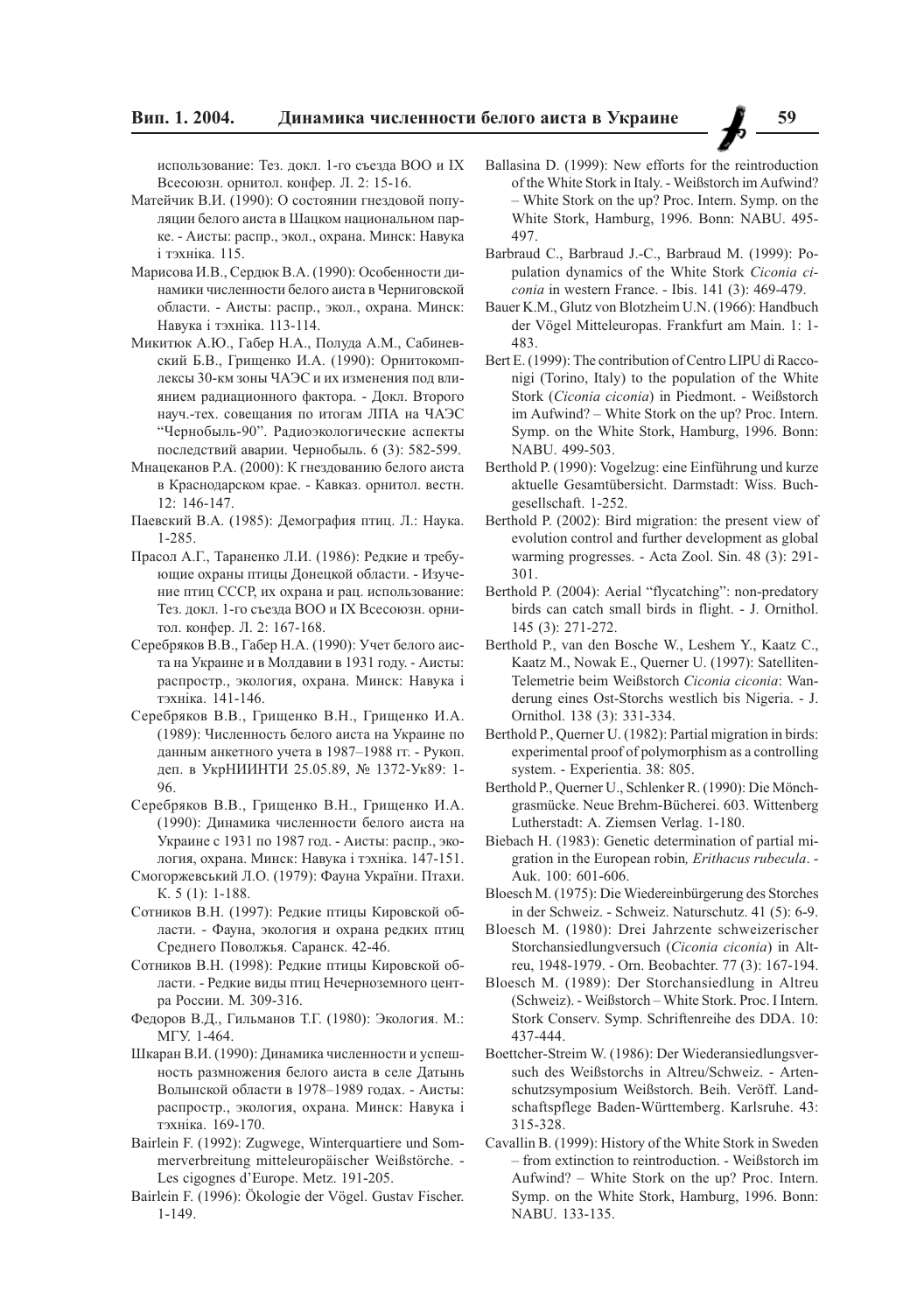- Creutz G. (1988): Der Weißstorch. Neue Brehm-Bücherei. 375. Wittenberg Lutherstadt: A. Ziemsen Verlag. 1-236.
- Dallinga J.H., Schoenmakers S. (1985): Regional decrease in number of White Storks (Ciconia ciconia) in relation to food resources. - Colon. Waterbirds. 10(2): 167-177.
- Dallinga J.H., Schoenmakers S. (1989): Population changes of the White Stork since the 1850s in relation to food resources. - Weißstorch - White Stork. Proc. I Int. Stork Conserv. Symposium. Schriftenreihe des DDA 10: 231-262.
- Duquet M. (1999): Der Weißstorch (Ciconia ciconia) in Frankreich 1995 – Ergebnisse des 5. Internationalen Weißstorchzensus. - Weißstorch im Aufwind? -White Stork on the up? Proc. Intern. Symp. on the White Stork, Hamburg, 1996. Bonn: NABU, 97-102.
- Dziewiaty K. (1999): Die Elbtalaue als Lebensraum des Weißstorchs - Bedeutung und Bewertung anhand nahrungsökologischer und populationsdynamischer Untersuchungen. - Weißstorch im Aufwind? – White Stork on the up? Proc. Intern. Symp. on the White Stork, Hamburg, 1996. Bonn: NABU. 463-470.
- Enggist P. (1999): Die Situation des Weißstorchs in der Schweiz. - Weißstorch im Aufwind? - White Stork on the up? Proc. Intern. Symp. on the White Stork, Hamburg, 1996. Bonn: NABU. 157-160.
- Epple W., Hölzinger J. (1986): Bestandsstützung und Wiedereinbürgerung des Weißstorchs (Ciconia ciconia) in Baden-Württemberg. - Artenschutzsymposium Weißstorch. Beih. Veröff. Landschaftspflege Baden-Württem-berg. Karlsruhe. 43: 271-282.
- Fiedler G. (1968): Weißstorch aus Niedersachsen brütet im Burgenland. - Vogelwarte. 24 (3): 283.
- Gangloff B., Gangloff L. (1986): Zucht und Wiederansiedlung des Weißstorches (Ciconia ciconia). - Voliere.  $9(2)$ : 51-53.
- Gangloff L., Gangloff B., Schmitt B.A. (1989): Fortpflanzungsprogramm in Gefangenschaft des Weißstorchs im Straßburger Zoo. - Weißstorch - White Stork. Proc. I Intern. Stork Conserv. Symp. Schriftenreihe des DDA, 10: 445-459.
- Geroudet P. (1978): De nouveau de cigognes en Suisse! Trente ans d'une experince de reintroduction. - Nos oiseaux. 34 (372): 311-318.
- Grischtschenko V. (1996): Bestandsentwicklung des Weißstorchs in der Ukraine. - Jubiläumsband Weißstorchs - Jubilee Edition White Stork. Tagungsbandreihe des Storchenhofes Loburg im MRLU-LSA. 3: 43-46.
- Grishchenko V. (1999a): Die Situation des Weißstorchs Ciconia ciconia in der Ukraine. - Weißstorch im Aufwind? – White Storks on the up? - Proc. Intern. Symp. on the White Stork, Hamburg 1996. Bonn: NABU. 289-303.
- Grishchenko V.N. (1999b): Monitoring of the White Stork Ciconia ciconia population in Ukraine: results of first six years. - Bird Numbers 1998. Vogelwelt. 120 (suppl.): 317-322.
- Guziak R., Jakubiec Z. (1999): Der Weißstorch Ciconia

ciconia in Polen im Jahr 1995 – Verbreitung, Bestand und Schutzstatus. - Weißstorch im Aufwind? - White Stork on the up? Proc. Intern. Symp. on the White Stork, Hamburg, 1996. Bonn: NABU. 171-187.

- van der Have T.M., Enters A., Harte M., Jonkers T.A., van Nee W., Rietveld R. (1999): The return of the White Stork to the Netherlands: population size and breeding success in 1995. - Weißstorch im Aufwind? - White Stork on the up? Proc. Intern. Symp. on the White Stork, Hamburg, 1996. Bonn: NABU. 103-110.
- Herzig A. (1989): Die Weißstorch-Aufzuchtstation Schwarzach 1989. - Gefied. Welt. 113 (11): 342-344.
- Hrabar A. (1939-1942): Die Verbreitung des Weissen Storches (Ciconia c. ciconia L.) im Nordungarischen Karpathenvorland in den Jahren 1933-34. - Aquila. 46-49: 303-309.
- Jakubiec Z., Profus P., (1990): Stav bociana bieleho (Ciconia ciconia) v Pol'sku v rokoch 1974-1984. - Ciconia '88. Bratislava. 37-46.
- Jernelöv A., Kossmann H. (1984): Storkprojektet i Aneboda. - Fauna och flora. 79 (3): 113-116.
- Jonkers D.A. (1989): Status and conservation of the White Stork in the Netherlands: a review. - Weißstorch -White Stork, Proc. I Int. Stork Conserv, Symposium. Schriftenreihe des DDA 10: 45-54.
- Kaatz C., Kaatz M. (1999): Die Bestandssituation des Weißstorchs (Ciconia ciconia) in Deutschland und speziell in Sachsen-Anhalt, unter besonderer Berücksichtigung des Jahres 1997. - 6. und 7. Sachsen-Anhaltischen Storchentag. Tagungsbandreihe des Storchenhofes Loburg im Landesumweltamt - Land Sachsen-Anhalt. 49-54.
- Kaatz M. (1999): Warum sich 1997 Weißstorchheimkehr so verzögerte? Die Satelliten-Telemetrie gibt Auskunft. - 6. und 7. Sachsen-Anhaltischen Storchentag. Tagungsbandreihe des Storchenhofes Loburg im Landesumweltamt - Land Sachsen-Anhalt. 27-31.
- Kania W. (1985): Wyniki obrączkowania ptaków w Polsce. Wędrówki bocianów białych Ciconia ciconia. -Acta ornithol. 21 (1): 1-41.
- Kanyamibwa S., Schierer A., Pradel R., Lebreton J.D. (1990): Changes in adult annual survival rates in a western European population of the White Stork Ciconia ciconia. - Ibis. 132 (1): 27-35.
- Kanyamibwa S., Bairlein F., Schierer A. (1993): Comparison of survival rates between populations of the White Stork Ciconia ciconia in Central Europe. -Ornis Scand. 24 (4): 297-302.
- Kesteloot E. (1989): A review of the history and recent status of the White Stork in Belgium. - Weißstorch-White Stork. Proc. I Intern. Stork Conserv. Symp. Schriftenreihe des DDA. 10: 43-44.
- Kirchberg B. (1994): Situation des Weißstorchs in Schweden. - Jubiläumsband Weißstorchs - Jubilee Edition White Stork. Tagungsbandreihe des Storchenhofes Loburg im MRLU-LSA. 3: 49.
- Koopman F.H. (1995): Die Storchenstation "De Lokkerij" - ein erfolgreicher Wiederansiedlungsversuch in den Niederlanden 1981-1994. - Proc. of Int. Symp. White Stork (Western Population). Basel, 1994. 137-138.